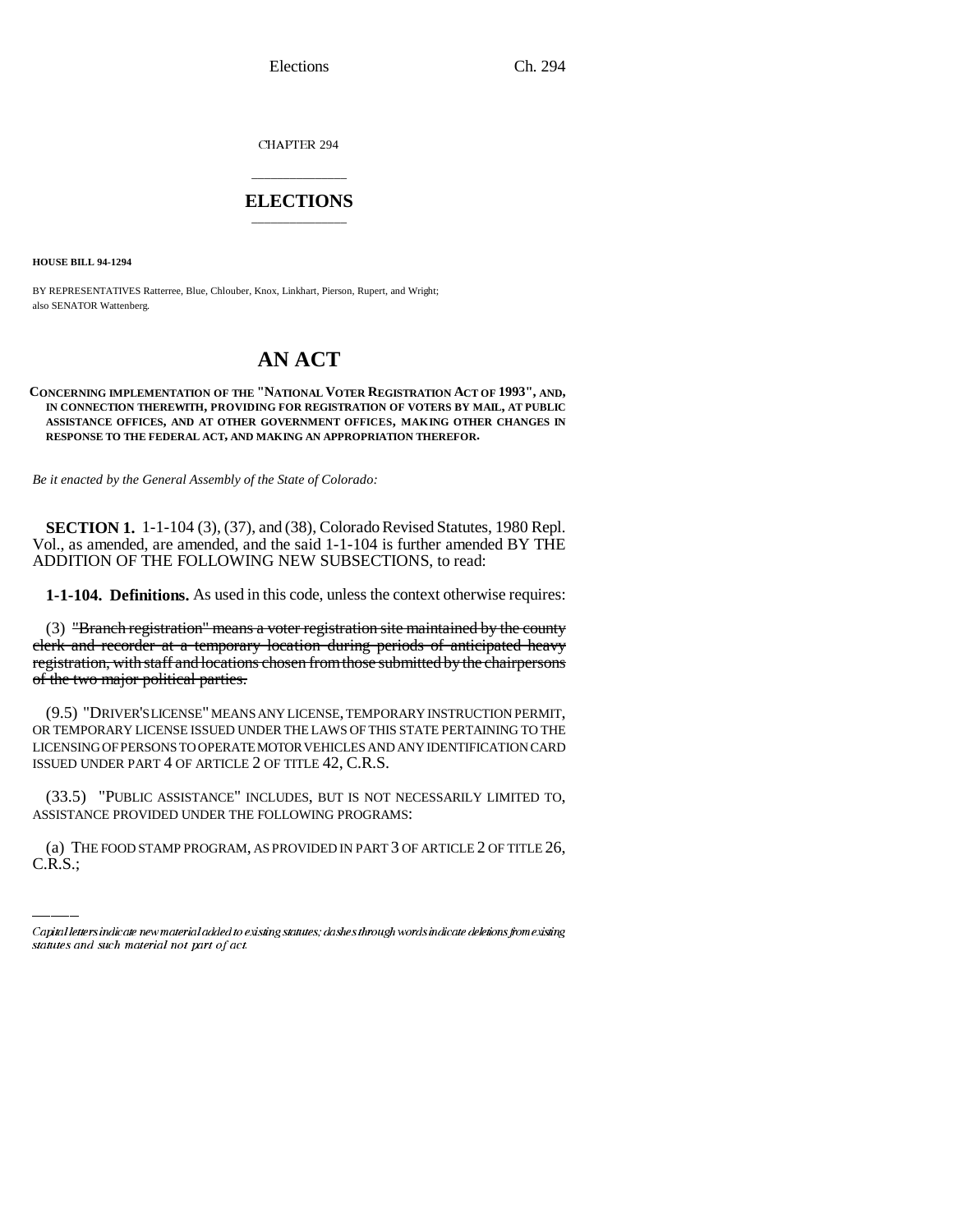(b) PROGRAMS ESTABLISHED PURSUANT TO THE "COLORADO MEDICAL ASSISTANCE ACT", ARTICLE 4 OF TITLE 26, C.R.S.;

(c) THE SPECIAL SUPPLEMENTAL FOOD PROGRAM FOR WOMEN, INFANTS, AND CHILDREN, AS PROVIDED FOR IN 42 U.S.C. SEC. 1786;

(d) AID TO FAMILIES WITH DEPENDENT CHILDREN, AS PROVIDED IN ARTICLE 2 OF TITLE 26, C.R.S.

(37) "Registration list" means the computer list of electors registered and eligible to vote in a given election on the twenty-fifth THIRTIETH day before the election, as furnished and certified by the county clerk and recorder to the designated election official.

(38) "Registration record" means the approved and completed form on which an elector has registered to vote, which includes the original signature of the registrant. or that of the family member registering that elector. "Registration record" includes a standard-size approved elector registration record to which a nonstandard completed form has been transferred by copy or manual entry.

(50.5) "VOTER REGISTRATION AGENCY" MEANS AN OFFICE DESIGNATED IN SECTION 1-2-504 TO PERFORM VOTER REGISTRATION ACTIVITIES.

**SECTION 2.** 1-1-107 (1), Colorado Revised Statutes, 1980 Repl. Vol., as amended, is amended BY THE ADDITION OF A NEW PARAGRAPH to read:

**1-1-107. Powers and duties of secretary of state - penalty.** (1) In addition to any other duties prescribed by law, the secretary of state has the following duties:

(d) TO COORDINATE THE RESPONSIBILITIES OF THE STATE OF COLORADO UNDER THE FEDERAL "NATIONAL VOTER REGISTRATION ACT OF 1993", 42 U.S.C. SEC. 1973gg.

**SECTION 3.** 1-1-114, Colorado Revised Statutes, 1980 Repl. Vol., as amended, is amended to read:

**1-1-114. Registration deadline.** Any other provisions of this title to the contrary notwithstanding, electors shall be permitted to register up to twenty-five THIRTY days before any primary, presidential, general, municipal, congressional vacancy, special district, or other election.

**SECTION 4.** 1-2-101 (1) (b), Colorado Revised Statutes, 1980 Repl. Vol., as amended, is amended to read:

**1-2-101. Qualifications.** (1) Every person who is eighteen years of age or older on the date of the next election and who has the following qualifications is entitled to register to vote at all elections:

(b) The person has resided in this state and precinct, or for a nonpartisan election the person has resided within or is a taxpaying elector of the political subdivision,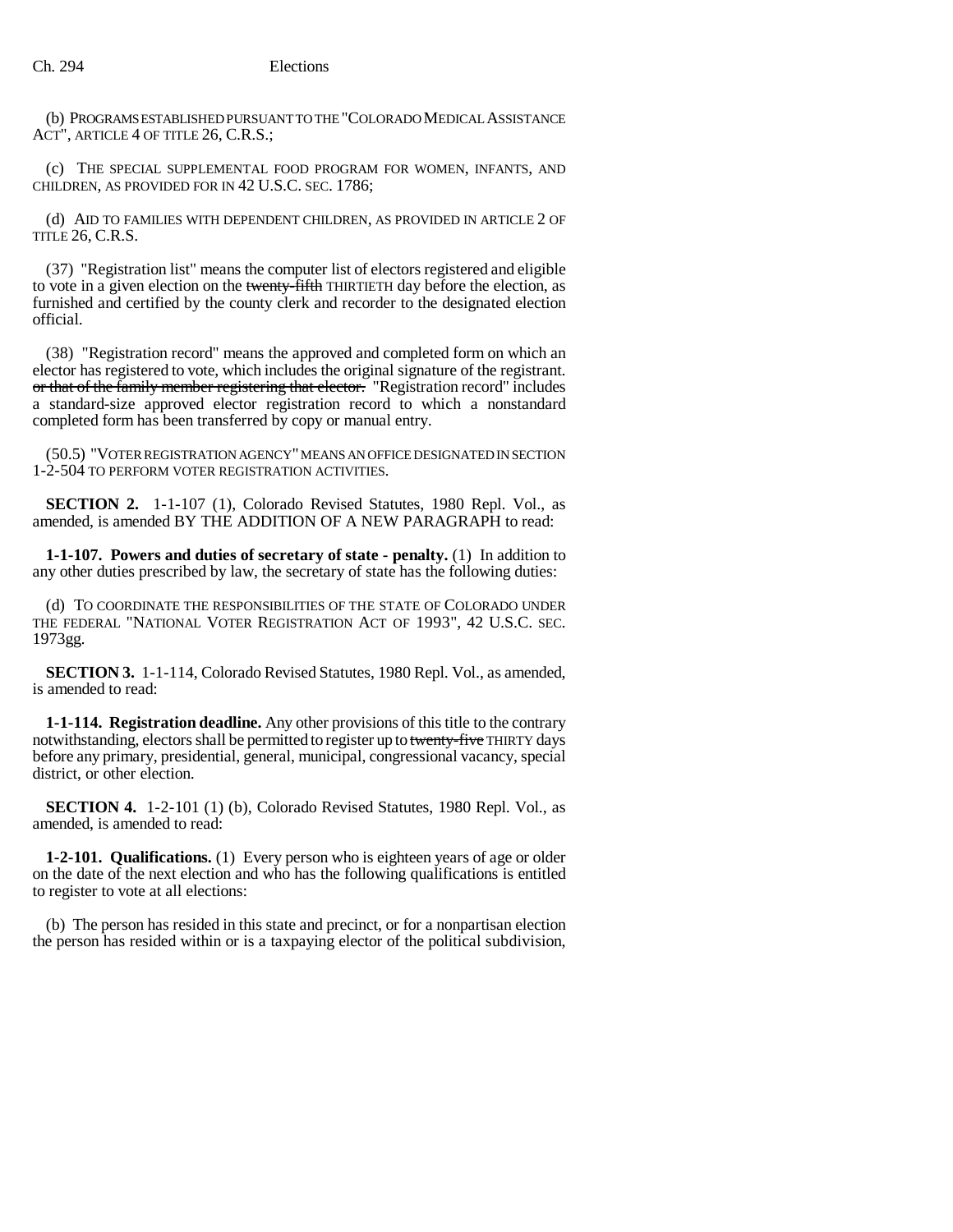twenty-five THIRTY days immediately preceding the election at which the person intends to vote; but, in case of an annexation which changes county boundaries, any person otherwise qualified to register to vote under the provisions of this section who has resided within the territory annexed for the time prescribed shall be deemed to have met the residence requirements for the precinct to which the territory was annexed.

**SECTION 5.** 1-2-102 (1) (e) and (1) (f), Colorado Revised Statutes, 1980 Repl. Vol., as amended, are amended to read:

**1-2-102. Rules for determining residence.** (1) The following rules shall be used to determine the residence of a person intending to register or to vote in any precinct in this state and shall be used by election judges in challenge procedures:

(e) If a person moves to any other state with the intention of making it a permanent residence, that person shall be considered to have lost Colorado residence after twenty-five THIRTY days' absence from this state unless the person has evidenced an intent to retain a residence in this state by a self-affirmation executed pursuant to section 1-8-115.

(f) If a person moves from one county or precinct in this state to another with the intention of making the new county or precinct a permanent residence, after twenty-five THIRTY days the person shall be considered to have lost residence in the county or precinct from which the person moved.

**SECTION 6.** 1-2-104 (1) (a), Colorado Revised Statutes, 1980 Repl. Vol., as amended, is amended to read:

**1-2-104. Additional qualifications.** (1) In addition to qualifications otherwise provided by law, at any election held by this state or any political subdivision, a person shall be qualified to vote if the authorizing legislation provides that an eligible elector is one who, at the designated time or event, is registered to vote pursuant to the "Uniform Election Code of 1992", articles 1 to 13 of this title, and:

(a) Who has been a resident of the political subdivision or the area to be included in the political subdivision for not less than twenty-five THIRTY days; or

**SECTION 7.** 1-2-201 (2), Colorado Revised Statutes, 1980 Repl. Vol., as amended, is amended to read:

**1-2-201. Registration required.** (2) Each elector registering shall sign his or her name on the registration record or, if unable to write, shall make a personal mark. The elector shall answer the questions required by section 1-2-204 and shall take the oath COMPLETE THE SELF-AFFIRMATION required by section 1-2-205.

**SECTION 8.** 1-2-202 (1), (2), (3), and (7), Colorado Revised Statutes, 1980 Repl. Vol., as amended, are amended to read:

**1-2-202. Registration by county clerk and recorder.** (1) The county clerk and recorder shall register any eligible elector residing in any precinct in the state of Colorado who appears in person at the primary office or at any office, mobile or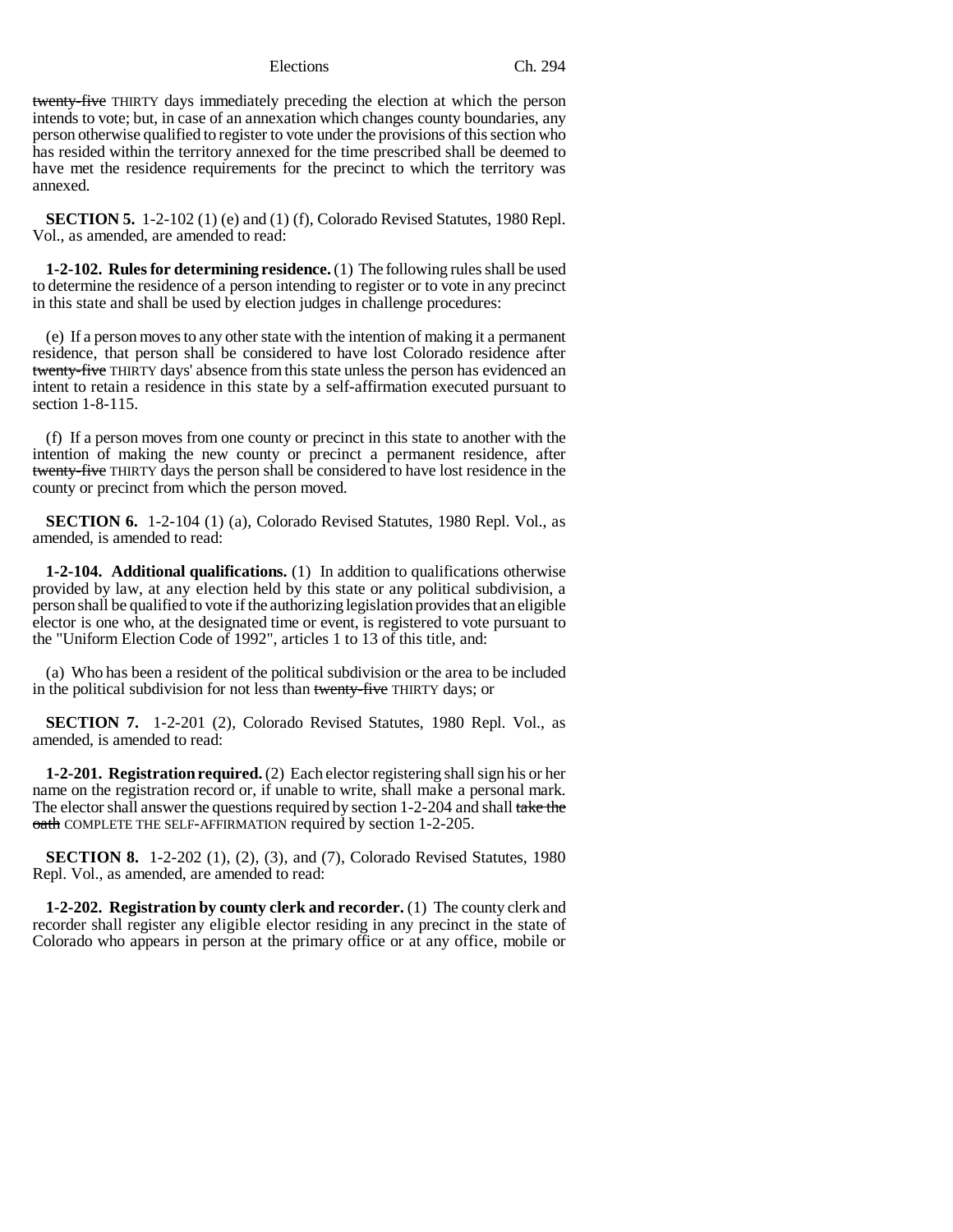stationary, regularly maintained by the county clerk and recorder and staffed by regular employees at any time following any general election, up to and including the twenty-fifth THIRTIETH day before the primary election, or at any time after the primary election, up to and including the twenty-fifth THIRTIETH day before the general election. The registrations shall then be forwarded to the appropriate county clerk and recorder. The county clerk and recorder shall accept deferred registrations pursuant to subsection (6) of this section, except on the days of the primary, general, and congressional vacancy elections.

(2) Each municipal clerk shall serve as a deputy registrar. The municipal clerk shall register any eligible elector who appears in person at the municipal clerk's primary office at any time during which registration is permitted in the office of the county clerk and recorder, except the twenty-four TWENTY-NINE days preceding any municipal election. The municipal clerk shall deliver the new registration records to the office of the county clerk and recorder either in person or by certified mail on or before the fifteenth day of each month and in person on the day following the last day for registration preceding any election for which registration is required.

(3) Any eligible elector may register any members of the elector's family who reside at the same address as the elector by signing the names on the registration record and thereafter signing the elector's own name as voucher in the presence of the county clerk and recorder or a deputy county clerk and recorder. The elector shall answer the questions required by this part 2 concerning each person registered by the elector and shall take the following oath: "I, ................., do solemnly swear (or affirm) that I am an eligible elector in precinct ...., county of ................; that I am registered from ........................ (address) and a resident of that address; that ........................ (name of person or persons), whose names I have caused to be placed in the registration book as eligible electors from the same address in this precinct, reside at that address and are members of my family and will be eligible electors in this precinct on the date of the next election."

(7) The name of each elector who registered pursuant to subsection (6) of this section shall be included in books and lists prepared for all elections held at least twenty-five THIRTY days after the date of registration.

**SECTION 9.** 1-2-204 (1) (d), Colorado Revised Statutes, 1980 Repl. Vol., as amended, is amended to read:

**1-2-204. Questions answered by elector.** (1) The county clerk and recorder shall ask each eligible elector making application for registration, and the elector shall answer, the following:

(d) Whether the elector is aware that a violation of the oath SELF-AFFIRMATION the elector is about to take MAKE is a criminal act under the laws of this state and will subject the elector to the penalties provided by law.

**SECTION 10.** 1-2-205 (2), (3), and (4), Colorado Revised Statutes, 1980 Repl. Vol., as amended, are amended to read:

**1-2-205. Self-affirmation made by elector.** (2) Each elector making application for registration shall take MAKE the following oath SELF-AFFIRMATION: "I, ...., do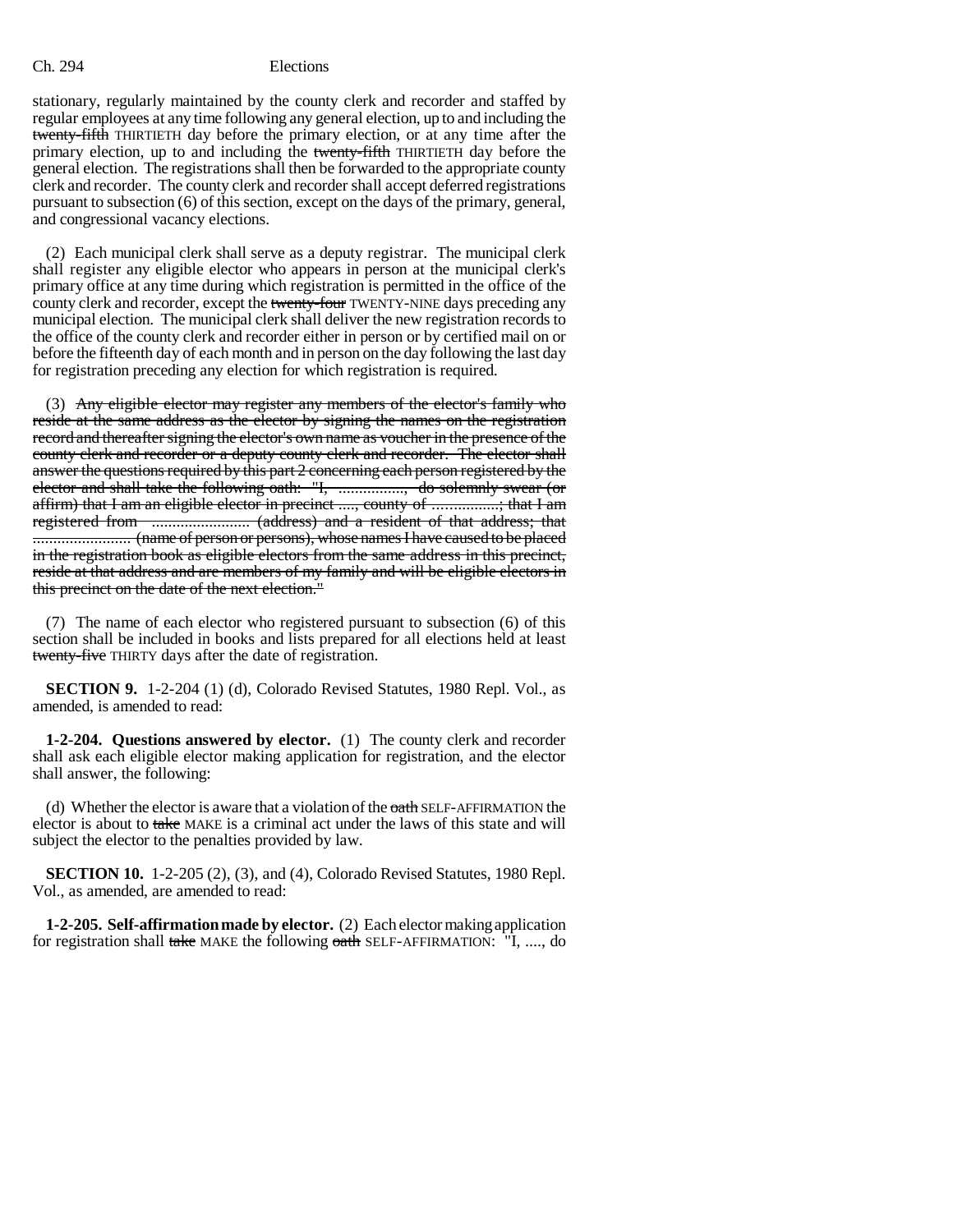solemnly swear (or affirm) AFFIRM that I am a citizen of the United States and that on the date of the next election I shall have attained the age of eighteen years and shall have resided in the state of Colorado at least twenty-five THIRTY days and in precinct no. .... at least twenty-five THIRTY days before the election. I further swear  $\overline{(or\text{ affirm})}$  AFFIRM that the present address I listed herein is my sole legal place of residence and that I claim no other place as my legal residence."

(3) The county clerk and recorder is hereby authorized to administer the oath prescribed in subsection (2) of this section.

(4) The elector shall sign the registration record as evidence of the  $o$ ath administered to AFFIRMATION MADE BY the elector. or on behalf of a family member whom the elector is registering.

**SECTION 11.** 1-2-207, Colorado Revised Statutes, 1980 Repl. Vol., as amended, is repealed as follows:

**1-2-207. Affidavit registration.** (1) When any eligible elector, because of serious illness, physical disability, or absence from the county, is unable to register under any other provisions of this part 2, the elector may register by filing with the county clerk and recorder a verified application, as prescribed by the county clerk and recorder, at any time following any general election, except the twenty-four days immediately preceding a general, primary, or congressional vacancy election. The elector shall declare under oath on the application that, because of serious illness, physical disability, or absence from the county, the elector is unable to register under any other provisions of this part 2. The elector shall answer the questions required by section 1-2-204 and subscribe to the oath required by section 1-2-205. The elector shall subscribe to the oath before an officer authorized by law to administer oaths. Upon receipt of the verified application, the county clerk and recorder shall forthwith register the elector in the registration book for the precinct in which the elector resides, in the same manner that electors appearing in person are registered, and shall write or stamp in the space for the elector's signature the words "registered by affidavit".

 $\sim$  (2) Forms for the purpose of making the application shall be furnished by the county clerk and recorder upon the request of any elector. The county clerk and recorder shall keep a record of all forms furnished, including the name of the person to whom furnished. At least twenty-five days before any election, this person shall account under oath to the county clerk and recorder in detail the disposition of forms furnished.

**SECTION 12.** 1-2-208 (1), Colorado Revised Statutes, 1980 Repl. Vol., as amended, is amended to read:

**1-2-208. Registration by federal postcard application.** (1) Any eligible elector of this state serving in the United States service who is unable to register under any other provisions of this part 2 may register by properly executing the federal postcard application as provided in the laws of the United States known as the "Federal Voting Assistance Act of 1955", as amended, and may vote in accordance with the federal "Uniformed and Overseas Citizens Absentee Voting Act", as amended. The application may be made at any time following any general election, up to and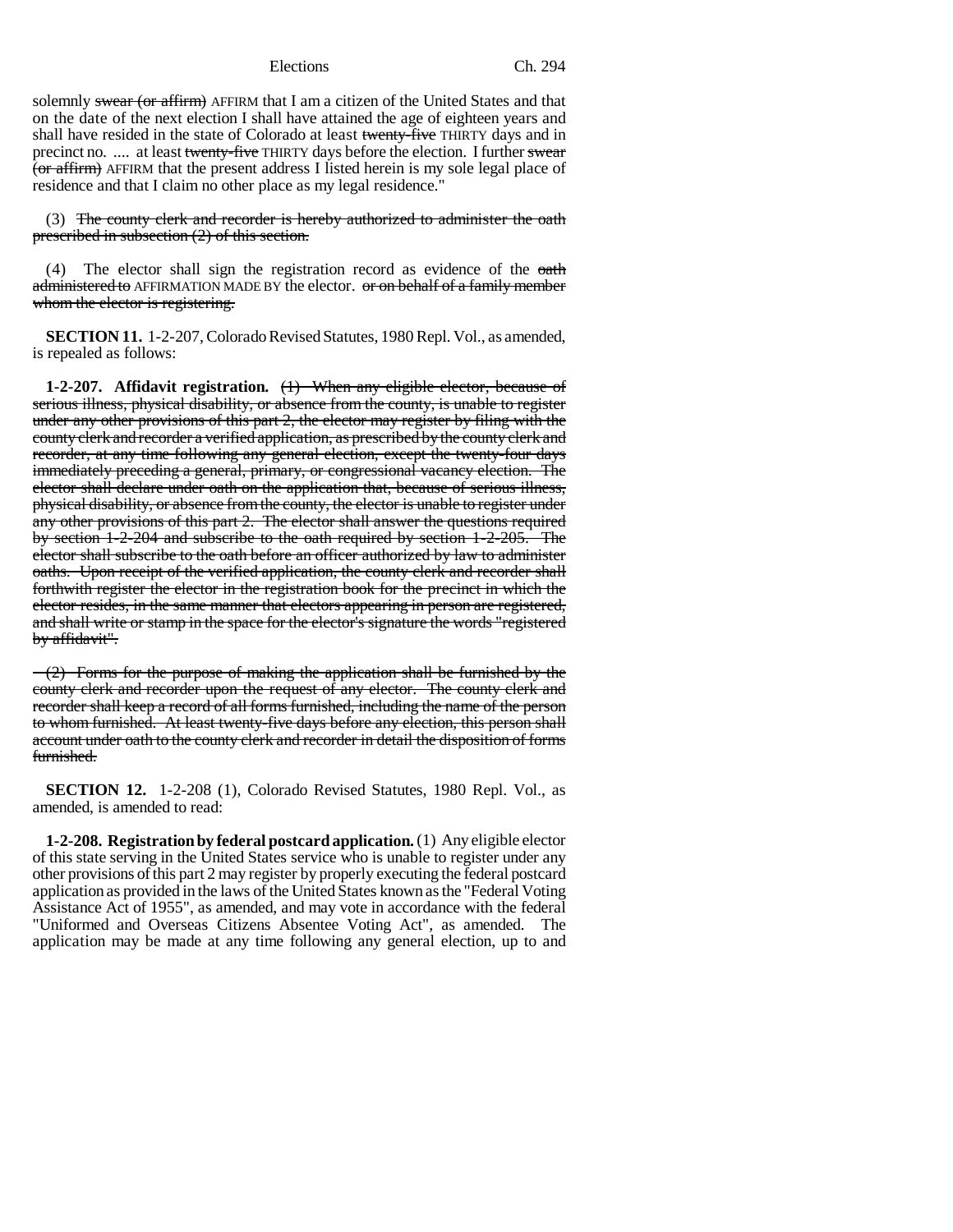including the twenty-fifth THIRTIETH day immediately preceding a general, primary, or congressional vacancy election. Upon receipt of a duly executed application from an eligible elector, the county clerk and recorder shall forthwith register the elector in the registration book for the precinct where the elector resides, in the same manner as electors appearing in person are registered, and shall write or stamp in the space for the elector's signature "registered by federal postcard application".

**SECTION 13.** 1-2-209 (2), Colorado Revised Statutes, 1980 Repl. Vol., as amended, is amended to read:

**1-2-209. Registration of citizens who reside outside the United States federal law.** (2) The application may be made at any time following any general election, up to and including the twenty-fifth THIRTIETH day immediately preceding a general, primary, or congressional vacancy election; except that the application shall be received by the county clerk and recorder prior to the close of business on the twenty-fifth THIRTIETH day. THE APPLICATION SHALL BE DEEMED RECEIVED BY THE COUNTY CLERK AND RECORDER AS OF THE DATE OF THE UNITED STATES POSTAL SERVICE POSTMARK. Upon receipt of the duly executed application, the county clerk and recorder shall forthwith register the elector and file the registration in a separate registration book for overseas electors.

**SECTION 14.** 1-2-211, Colorado Revised Statutes, 1980 Repl. Vol., as amended, is repealed as follows:

**1-2-211.** Establishment and conduct of branch registration sites.  $\left(\frac{1}{a}\right)$   $\left(\frac{1}{a}\right)$ any county, the board of county commissioners or the election commission shall establish at least one branch registration site. This action is not necessary if the chairpersons of the major political parties, as defined in section 1-1-104 (22), and the county clerk and recorder file a written statement seventy-five days prior to the primary election in each general election year with the board of county commissioners or the election commission stating that a branch registration site is not needed in the county.

 $-(b)$  The branch registration sites shall be open each day on a publicly announced schedule beginning on the fiftieth day but not later than  $7$  p.m. of the twenty-fifth day preceding each primary election and beginning on the fiftieth day but not later than 7 p.m. of the twenty-fifth day preceding each general election. The branch registration sites may be open at any time within the fifty days preceding either the primary or general election, except for the following days: Sundays, legal holidays, general election day, primary election day, and congressional vacancy election day.

 $-(e)$  The hours for the branch registration sites shall be set by the county clerk and recorder. At least one-third of the hours shall be during a time other than from 9 a.m. to 5 p.m. on weekdays.

 $-(2)$  All branch registration sites established under the provisions of this section shall be considered branch registration sites of the county clerk and recorder, and the sites shall either possess telephone communication service with the county clerk and recorder or have lists of registered electors available. At all branch registration sites, eligible electors shall be registered in the same manner as if registration were made in the office of the county clerk and recorder. The location of branch registration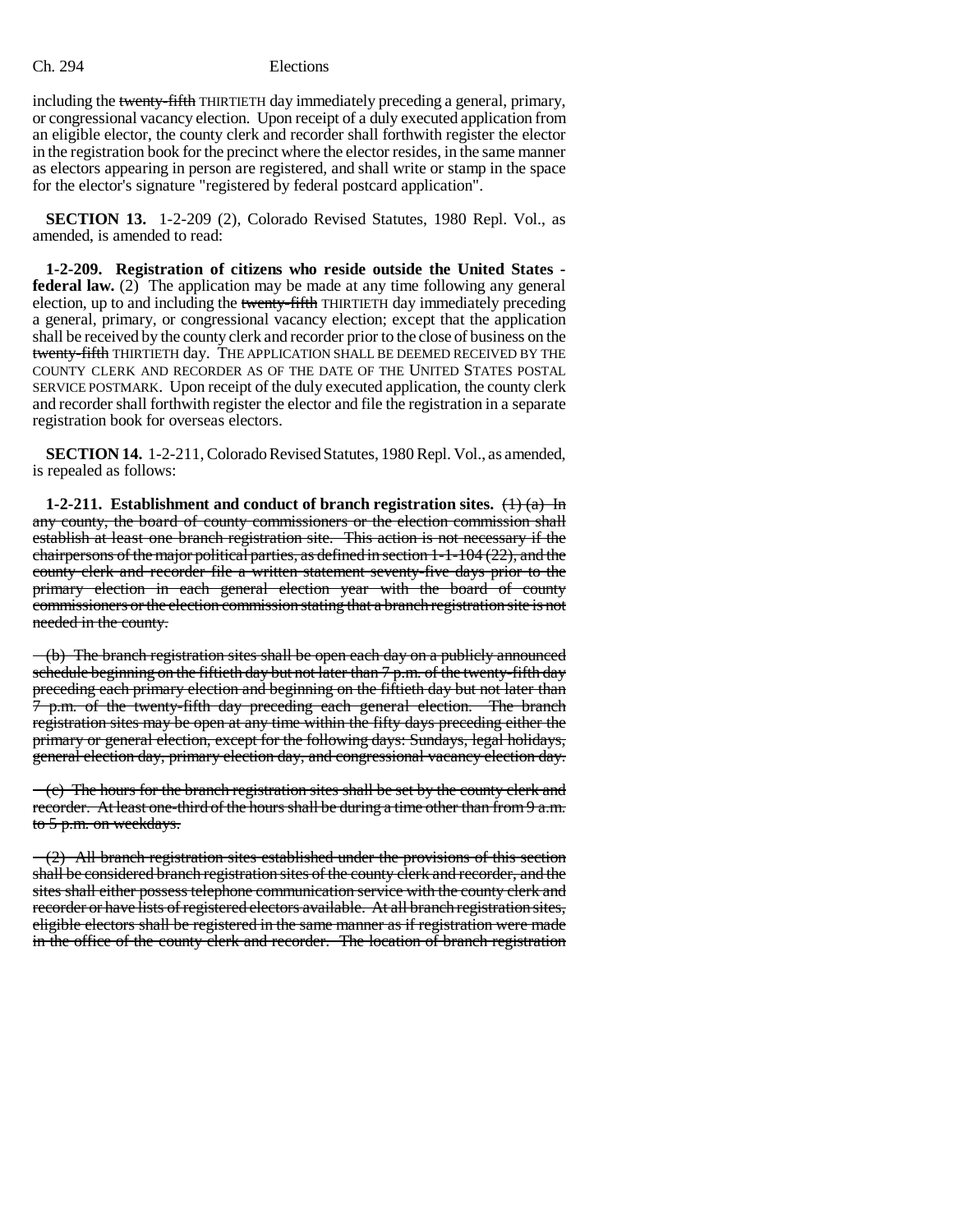sites and the personnel of the sites shall be selected equally from lists submitted by the county chairpersons of the two major political parties twenty days prior to the earliest branch registration site openings. Personnel at the site shall be under the supervision of the county clerk and recorder.

(3) The county clerk and recorder shall provide a schedule of all branch registration sites to the local media at least one week prior to the earliest opening of the sites.

**SECTION 15.** 1-2-212 (2) (a) and (2) (b), Colorado Revised Statutes, 1980 Repl. Vol., as amended, are amended to read:

**1-2-212. Mobile registration sites - definition - establishment and conduct.** (2) (a) Mobile registration sites shall be established, at the discretion of the county clerk and recorder, at locations where, and during periods when, heavy registration is anticipated. Door-to-door registration shall not be considered a mobile or branch registration site.

(b) The sites may be open during times set by the county clerk and recorder; except that the sites shall not be open on the following days: General election day, primary election day, and congressional vacancy election day. The sites shall not remain open later than 7 p.m. of the twenty-fifth THIRTIETH day before each primary and general election.

**SECTION 16.** 1-2-213 (2), (4), and (6), Colorado Revised Statutes, 1980 Repl. Vol., as amended, are amended, and the said 1-2-213 is further amended BY THE ADDITION OF A NEW SUBSECTION, to read:

**1-2-213. Registration at driver's license examination facilities.** (2) (a) An applicant who wishes to complete an application for registration shall read and answer the questions required by section 1-2-204 and shall swear to an oath MAKE A SELF-AFFIRMATION by signing the following statement: "I, ......................, do solemnly swear (or affirm) AFFIRM that I am a citizen of the United States and that on the date of the next election I shall have attained the age of eighteen years and shall have resided in the state of Colorado at least twenty-five THIRTY days and in my precinct at least twenty-five THIRTY days before the election. I further swear (or affirm) AFFIRM that the present address I listed herein is my sole legal place of residence and that I claim no other place as my legal residence." Each application for registration shall bear the following statement: "Warning: It is a class 1 misdemeanor to swear or affirm falsely as to your qualifications to register to vote."

(b) THE APPLICATION FOR REGISTRATION SHALL NOT REQUIRE ANY INFORMATION THAT DUPLICATES INFORMATION REQUIRED IN THE DRIVER'S LICENSE PORTION OF THE FORM OTHER THAN A SECOND SIGNATURE OR OTHER INFORMATION NECESSARY TO ASSURE THAT THE APPLICANT MEETS THE ELIGIBILITY REQUIREMENTS FOR REGISTRATION. THE APPLICATION MAY REQUIRE ONLY THE MINIMUM AMOUNT OF INFORMATION NECESSARY TO PREVENT DUPLICATE VOTER REGISTRATIONS AND ENABLE THE COUNTY CLERK AND RECORDER TO ASSESS THE ELIGIBILITY OF THE APPLICANT AND TO ADMINISTER VOTER REGISTRATION AND OTHER PARTS OF THE ELECTION PROCESS.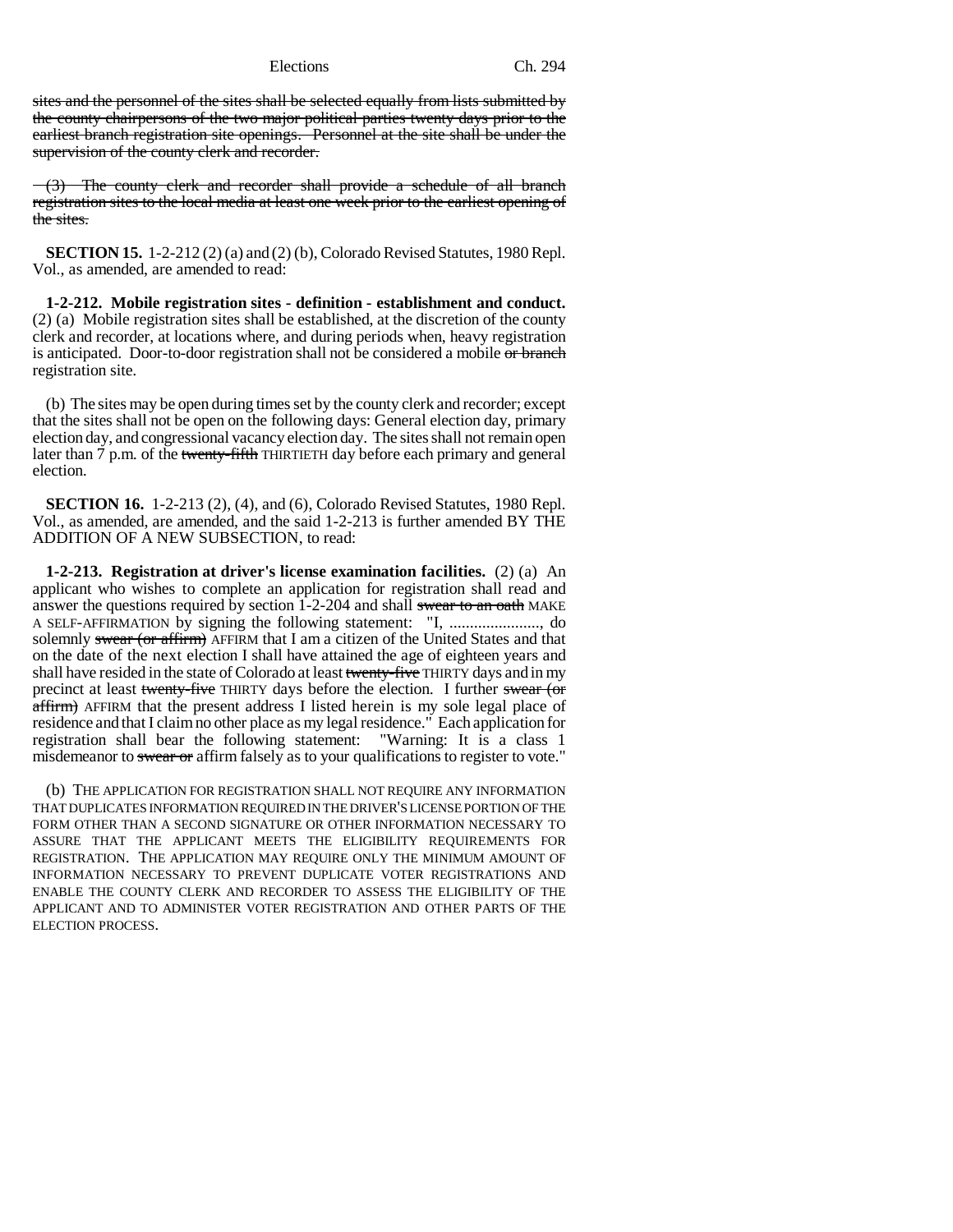(c) THE APPLICATION SHALL INCLUDE A STATEMENT THAT, IF AN APPLICANT DECLINES TO REGISTER TO VOTE, THE FACT THAT THE APPLICANT HAS DECLINED TO REGISTER WILL REMAIN CONFIDENTIAL AND WILL BE USED ONLY FOR VOTER REGISTRATION PURPOSES, AND A STATEMENT THAT, IF AN APPLICANT DOES REGISTER TO VOTE, THE OFFICE AT WHICH THE APPLICANT SUBMITS A VOTER REGISTRATION APPLICATION WILL REMAIN CONFIDENTIAL AND WILL BE USED ONLY FOR VOTER REGISTRATION PURPOSES.

(d) The authorized employee shall stamp the application for registration with a validation stamp provide the applicant with a receipt verifying the registration application, and beginning July 1, 1994, indicate on the driver's license that the bearer registered to vote, at the driver's license examination facility WHICH LICENSE SHALL BE THE ELECTOR'S RECEIPT. Applications and changes shall be forwarded on a weekly basis to the county clerk and recorder of the county in which the driver's license examination facility is located, and, if the applicant lives in a different county from the facility, the application shall then be forwarded to the county clerk and recorder of the county in which the applicant resides; except that, during the last week allowed for registration prior to any election, the applications shall be forwarded daily to the county clerk and recorder of the county in which the driver's license examination facility is located.

(4) Any eligible elector may register any family members who reside at the same address as the elector by signing the names on the application form provided pursuant to this section and thereafter signing the elector's own name as voucher in the presence of an authorized employee at a driver's license examination facility. The elector shall answer the questions required by section 1-2-204 concerning each person registered by the elector and shall swear to an oath by signing the following declaration: "I, ........................, do solemnly swear (or affirm) that I am an eligible elector in precinct ........, county of ................; that I am registered from ........................ (address) and a resident of that address; that ........................(name of person or persons), whose names I have caused to be placed in the registration book as eligible electors from the same address in this precinct, reside at this address and are members of my family and will be eligible electors in this precinct on the date of the next election."

(6) UNLESS THE REGISTRANT STATES ON THE FORM THAT THE CHANGE OF ADDRESS IS NOT FOR VOTER REGISTRATION PURPOSES, any eligible elector who continues to reside in the county where the elector is registered to vote and who informs a driver's license examination facility of a change of name or address shall have notice of the change of name or address forwarded by the driver's license examination facility to the county clerk and recorder of the county in which the driver's license facility is located. If the elector lives in a different county from the facility, the county clerk and recorder shall forward the change to the county clerk and recorder of the county in which the elector resides. The county clerk and recorder of the county in which the elector resides shall change the registration record of the elector to reflect the change of name and address.

(7) NO INFORMATION RELATING TO THE FAILURE OF AN APPLICANT FOR A DRIVER'S LICENSE TO SIGN A VOTER REGISTRATION APPLICATION MAY BE USED FOR ANY PURPOSE OTHER THAN VOTER REGISTRATION.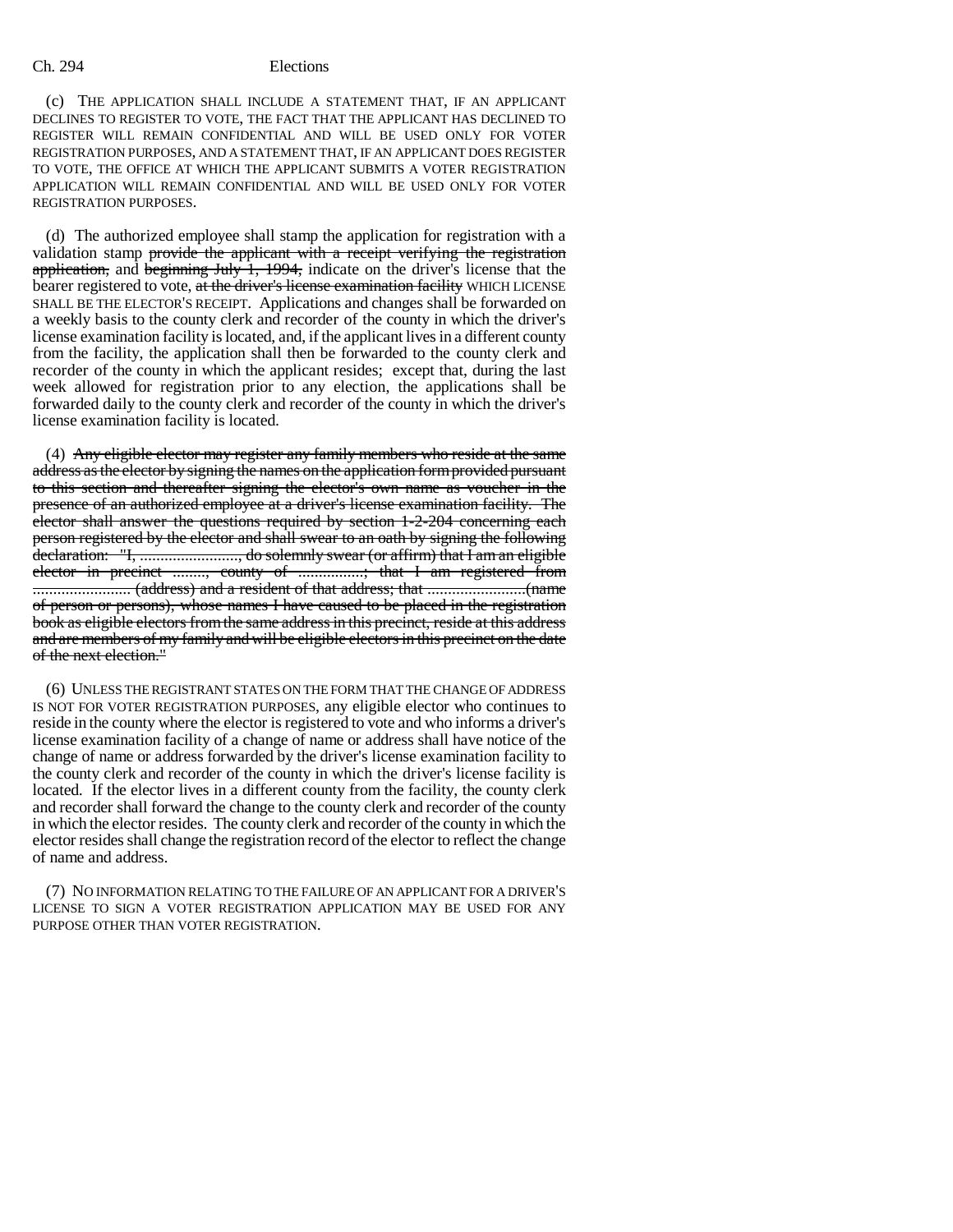**SECTION 17.** 1-2-216 (1) and (4), Colorado Revised Statutes, 1980 Repl. Vol., as amended, are amended to read:

**1-2-216. Change of residence.** (1) Any eligible elector who has moved from the precinct in which the elector is registered to some other precinct in the same county or has moved from one residence to another residence in the same precinct may have the elector's residence changed on the registration books by appearing before the county clerk and recorder and signing the registration book for the change. An eligible elector may also have his or her residence changed on the registration books by writing a letter or filing a form furnished by the county clerk and recorder. The letter or form for the change shall include the elector's new address within the county, OLD ADDRESS, printed name, birth date, social security number, if the elector wishes to state it, and signature and the date. Inclusion of the elector's old address of record in the letter or on the form is optional. Any eligible elector may make the change of residence for any family member who resides at the same address as the elector.

(4) For the twenty-four TWENTY-NINE days before and on the day of any primary, general, or congressional vacancy election, any eligible elector, by appearing in person at the office of the county clerk and recorder, may complete a change of address form within the county in which the elector is registered, stating, under penalty of perjury, that the elector has moved prior to the twenty-fifth THIRTIETH day before the election and that ON THE DAY OF THE ELECTION the elector has WILL HAVE lived at the new address in the new precinct for at least twenty-five THIRTY days. Upon the receipt of the request, the county clerk and recorder shall verify the registration of the elector and, upon verification, IF THE ELECTOR DOES NOT CHOOSE TO VOTE AT THE TIME THE REQUEST IS VERIFIED, shall issue or authorize a certificate of registration, showing the information required in section 1-2-215 plus the change of address. The election judges shall allow the registered elector to vote in the precinct where the new address is located. The election judges shall use the certificate of registration as a substitute registration record, entering the date of the election and pollbook ballot number on the certificate and including it with the registration book when it is returned to the county clerk and recorder following the election. IF THE REQUEST IS RECEIVED BY THE COUNTY CLERK AND RECORDER ON OR AFTER THE TIME EARLY VOTING HAS BEGUN, THE ELECTOR MAY VOTE AT THE TIME THE CHANGE OF ADDRESS REQUEST IS RECEIVED. THE ELECTOR MAY ALSO VOTE BY ABSENTEE BALLOT IF THE BALLOTS HAVE BEEN PREPARED.

**SECTION 18.** Part 2 of article 2 of title 1, Colorado Revised Statutes, 1980 Repl. Vol., as amended, is amended BY THE ADDITION OF THE FOLLOWING NEW SECTIONS to read:

**1-2-216.5. Verification of change of address.** (1) IF A COUNTY CLERK AND RECORDER RECEIVES INFORMATION FROM THE UNITED STATES POSTAL SERVICE THAT AN ELECTOR HAS CHANGED ADDRESSES AND IS STILL WITHIN THE COUNTY, THE COUNTY CLERK AND RECORDER SHALL SEND THAT ELECTOR A NOTICE OF THE CHANGE BY FORWARDABLE MAIL AND A POSTAGE PREPAID, PRE-ADDRESSED RETURN FORM BY WHICH THE REGISTRANT MAY VERIFY OR CORRECT THE ADDRESS INFORMATION.

(2) IF A COUNTY CLERK AND RECORDER RECEIVES INFORMATION FROM THE UNITED STATES POSTAL SERVICE OR THE MOTOR VEHICLE DIVISION THAT AN ELECTOR HAS CHANGED ADDRESSES AND IS A RESIDENT OF ANOTHER COUNTY IN COLORADO, THE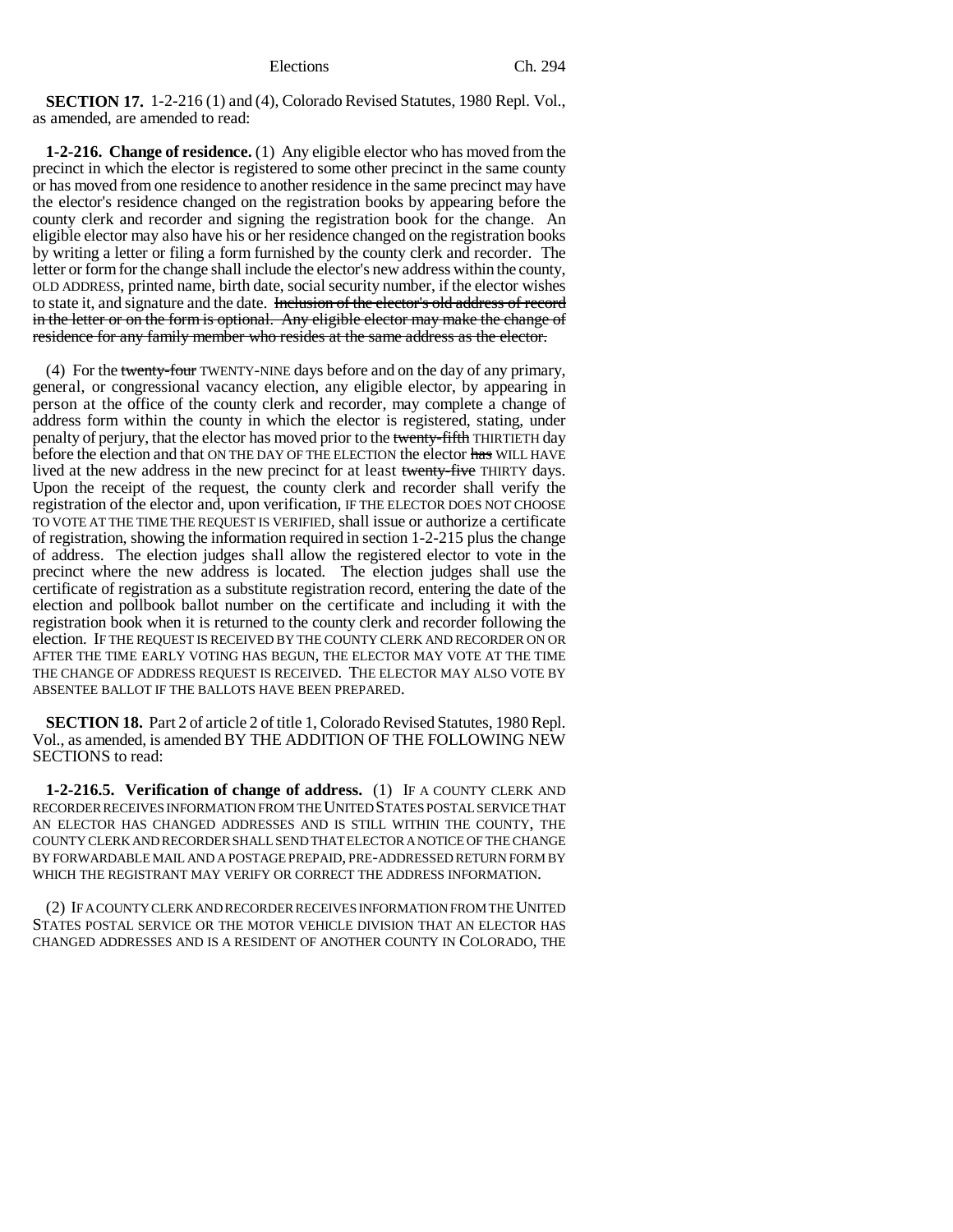COUNTY CLERK AND RECORDER SHALL SEND THE ELECTOR A NOTICE BY FORWARDABLE MAIL AND A POSTAGE PREPAID, PRE-ADDRESSED, MAIL REGISTRATION FORM TO THE APPROPRIATE COUNTY CLERK AND RECORDER BY WHICH THE REGISTRANT MAY REREGISTER TO VOTE.

**1-2-217.5. Change in residence before close of registration - lack of knowledge - emergency registration.** (1) NOTWITHSTANDING THE PROVISIONS OF SECTIONS 1-2-101 AND 1-2-102, AN ELECTOR MAY REGISTER TO VOTE IN AN ELECTION AFTER THE REGISTRATION BOOKS OF THE COUNTY CLERK AND RECORDER ARE CLOSED FOR THAT ELECTION, IF THE ELECTOR:

(a) APPEARS IN PERSON AT THE PRIMARY OFFICE OF THE COUNTY CLERK AND RECORDER OR AT ANY OFFICE REGULARLY MAINTAINED BY THE COUNTY CLERK AND RECORDER AND STAFFED BY REGULAR EMPLOYEES;

(b) PRESENTS A COLORADO DRIVER'S LICENSE OR PERSONAL IDENTIFICATION CARD ISSUED BY THE DEPARTMENT OF REVENUE PURSUANT TO PART 4 OF ARTICLE 2 OF TITLE 42, C.R.S., THAT CONTAINS A PHOTOGRAPH OF THAT PERSON; AND

(c) FILES AN EMERGENCY REGISTRATION AFFIDAVIT AS PRESCRIBED BY THE SECRETARY OF STATE.

(2) THE ELECTOR SHALL DECLARE UNDER OATH IN THE EMERGENCY REGISTRATION AFFIDAVIT THAT THE ELECTOR WISHES TO REGISTER TO VOTE IN THE ELECTION IN THE PRECINCT AND COUNTY FOR WHICH THE REGISTRATION BOOKS ARE CLOSED AND THAT EITHER:

(a) THE ELECTOR WAS REGISTERED TO VOTE IN A DIFFERENT COUNTY PRIOR TO THE CLOSE OF THE REGISTRATION BOOKS, HAD NO KNOWLEDGE THAT HE OR SHE WAS REQUIRED BY LAW TO REGISTER WITH THE COUNTY CLERK AND RECORDER WITHIN THE PRESCRIBED PERIOD UPON A CHANGE OF RESIDENCE TO A DIFFERENT COUNTY, AND HAS NOT AND WILL NOT CAST A VOTE IN THE ELECTION IN THE COUNTY OF PREVIOUS RESIDENCE; OR

(b) THE ELECTOR REGISTERED TO VOTE WITHIN THE PRESCRIBED PERIOD BY FEDERAL POSTCARD APPLICATION OR AT A VOTER REGISTRATION AGENCY DESIGNATED PURSUANT TO THE FEDERAL "NATIONAL VOTER REGISTRATION ACT OF 1993", 42 U.S.C. SEC.1973gg, AS AMENDED, AND IS ABLE TO PROVIDE THE NAME AND LOCATION OF AND THE APPROXIMATE DATE OF REGISTRATION AT SUCH AGENCY.

(3) PRIOR TO REGISTERING AN ELECTOR WHO MAKES A DECLARATION PURSUANT TO PARAGRAPH (a) OF SUBSECTION (2) OF THIS SECTION, THE COUNTY CLERK AND RECORDER SHALL VERIFY THE ELECTOR'S REGISTRATION IN THE COUNTY OF PREVIOUS RESIDENCE.

(4) THE ELECTOR SHALL SUBSCRIBE TO THE OATH BEFORE AN OFFICER AUTHORIZED BY LAW TO ADMINISTER OATHS. UPON COMPLETION OF THE AFFIDAVIT, THE NAME OF THE ELECTOR SHALL BE PLACED IN THE REGISTRATION BOOKS OR ADDED TO THE LIST OF ELIGIBLE ELECTORS FOR THE ELECTION FOR WHICH THE REGISTRATION BOOKS WERE CLOSED.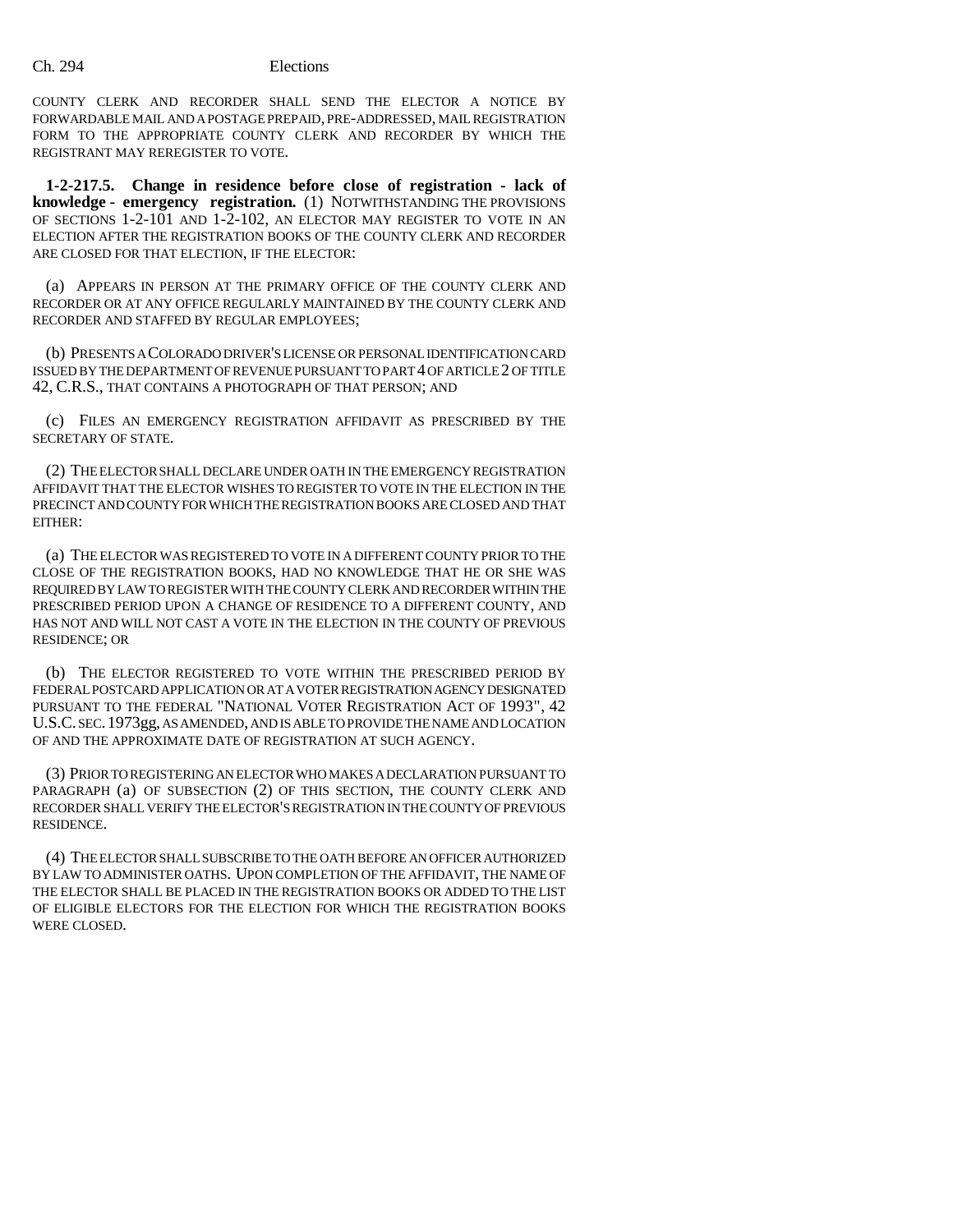**SECTION 19.** 1-2-217 (1), Colorado Revised Statutes, 1980 Repl. Vol., as amended, is amended to read:

**1-2-217. Change in residence after close of registration.** (1) Notwithstanding the provisions of subsection (2) of this section and sections 1-2-101 and 1-2-102, an elector who moves from the precinct where registered within twenty-five THIRTY days before any election shall be permitted to cast a ballot for the election at the polling place for the precinct where registered, by an absentee ballot, or by early voting.

**SECTION 20.** 1-2-224 (1) (a), (2) (a) (II), (5) (a), (5) (b) (II), (6), and (9), Colorado Revised Statutes, 1980 Repl. Vol., as amended, are amended to read:

**1-2-224. Canceling registration.** (1) (a) At any time between twenty-five THIRTY days before the primary election and thirty days after the primary election, the county clerk and recorder shall communicate by mail with all registered electors, except those registered electors whose registration records have been marked "Inactive" as of May 15, 1987. The communication shall be in the form of an elector information card, including but not limited to the registered elector's name and address, precinct number, and polling place, shall be mailed first class, and shall contain on the address side of the card the statement "Do Not Forward. Address Correction Requested" or any other similar statement which is in accordance with United States postal service regulations.

(2) Any elector whose registration record has been marked "Inactive" pursuant to paragraph (b) of subsection (1) of this section or was marked "Inactive" on May 15, 1987, shall have the "Inactive" statement deleted from the registration record and shall be deemed "Active" if:

(a) The elector makes current the registration information:

(II) At any office of the county clerk and recorder, any branch or mobile registration station, or any driver's license examination facility, OR ANY VOTER REGISTRATION AGENCY; no later than twenty-five days prior to or on the day of any primary, general, or congressional vacancy election; or

(5) A registered elector whose registration record is marked "Inactive" pursuant to subsection (3) of this section shall have the "Inactive" statement deleted from the registration record and shall be deemed "Active" if:

(a) The elector votes in ANY OF the next TWO primary, general, or congressional vacancy election which follows ELECTIONS THAT FOLLOW the general election in which the elector failed to vote (referred to in this section as the "next" election); or

(b) The elector makes current the registration information:

(II) At any office of the county clerk and recorder, any branch or mobile registration station,  $\sigma$  any driver's license examination facility, OR ANY VOTER REGISTRATION AGENCY; no later than twenty-five days prior to or on the day of any primary, general, or congressional vacancy election; or

(6) (a) At any time after January 1 and before January 10 after any general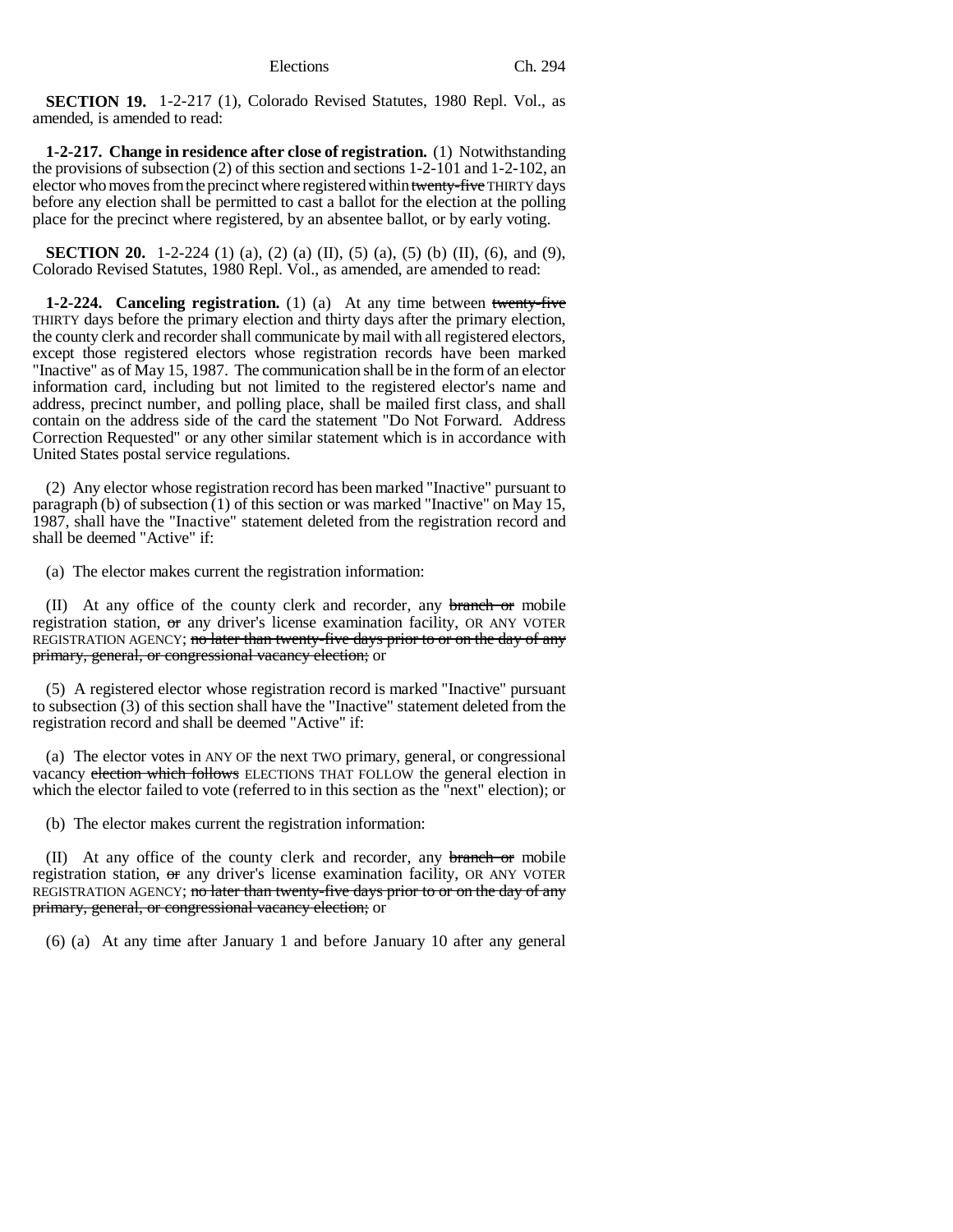election, any registered elector whose registration record is marked "Inactive" prior to the A general election and who failed to become "Active" pursuant to either subsection (2) or subsection (4) of this section, shall be mailed a continuance card by the county clerk and recorder pursuant to paragraph (b) of this subsection (6).

(b) A continuance card shall be mailed first class, shall contain on the address side of the card "Please forward." or any other similar statement which is in accordance with United States postal service regulations, and shall have a place for an address change, AND THE RETURN CARD SHALL BE POSTAGE PREPAID AND PRE-ADDRESSED TO THE SENDING COUNTY CLERK AND RECORDER. The CONTINUANCE card shall state that, if the registered elector wishes to be retained in the registration book of the county and if the elector is still a resident of the county, either the elector or any family member who resides at the same address shall complete and sign the continuance card and shall return it to the county clerk and recorder.

(c) (I) If a continuance card is completed, signed, and hand-delivered to the county clerk and recorder or returned postmarked within sixty days after the card is mailed by the county clerk and recorder, the county clerk and recorder shall change the mark on the elector's registration record from "Inactive" to "Active". The elector's registration record shall remain in the registration book FILE of the county and shall reflect any further changes requested by the elector.

(II) If a continuance card is not completed and hand-delivered to the county clerk and recorder or returned postmarked within sixty days after the card is mailed by the county clerk and recorder, AFTER THE SECOND GENERAL ELECTION IN WHICH THE ELECTOR HAS BEEN DESIGNATED "INACTIVE", the county clerk and recorder shall mark the registration record of the elector "Canceled (insert date)", and the record shall be removed from the registration book FILE of the county.

(III) If a continuance card is returned to the county clerk and recorder as undeliverable AND THE ELECTOR HAS BEEN DESIGNATED "INACTIVE" FOR TWO GENERAL ELECTIONS SINCE THE FIRST CONTINUANCE CARD WAS MAILED, the county clerk and recorder shall mark the registration record of the elector "Canceled (insert date)", and the record shall be removed from the registration book FILE of the county.

(9) If after twenty-four TWENTY-NINE days prior to an election, any registered elector finds that his or her registration record has been cancelled within the prior four SIX years pursuant to this section, the elector shall have the cancelled notation deleted and shall be reinstated and given a "Certificate of Reinstatement", if the elector provides proof to the county clerk and recorder that he or she has not moved since the last TWO general election ELECTIONS. The "Certificate of Reinstatement" may be issued any time DURING THE TWENTY-NINE DAYS before or on election day and the elector may then vote at their precinct polling place.

**SECTION 21.** Article 2 of title 1, Colorado Revised Statutes, 1980 Repl. Vol., as amended, is amended BY THE ADDITION OF A NEW PART to read:

### PART 5 MAIL REGISTRATION AND REGISTRATION AT VOTER REGISTRATION AGENCIES

**1-2-501. Form for mail and agency registration.** (1) THE SECRETARY OF STATE,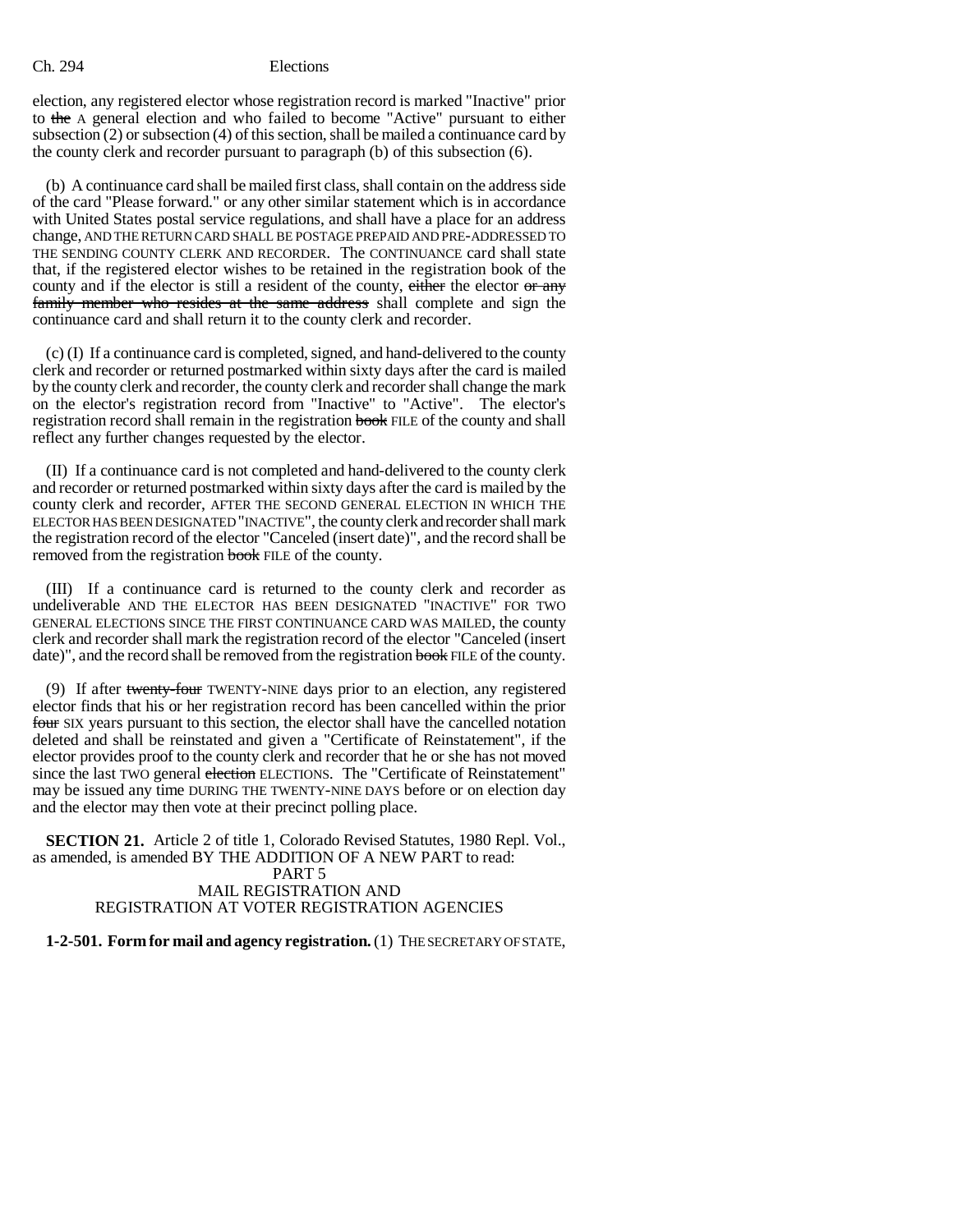IN CONSULTATION WITH THE FEDERAL ELECTION COMMISSION, SHALL DEVELOP AN APPLICATION FORM THAT MAY BE USED FOR MAIL VOTER REGISTRATION, VOTER REGISTRATION AT VOTER REGISTRATION AGENCIES, AND VOTER CHANGE OF ADDRESS. THE FORM DEVELOPED SHALL:

(a) REQUIRE ONLY SUCH IDENTIFYING INFORMATION, INCLUDING THE SIGNATURE OF THE APPLICANT AND OTHER INFORMATION SUCH AS DATA RELATING TO PREVIOUS REGISTRATION BY THE APPLICANT, AS IS NECESSARY TO ENABLE THE APPROPRIATE COUNTY CLERK AND RECORDER TO ASSESS THE ELIGIBILITY OF THE APPLICANT AND TO ADMINISTER VOTER REGISTRATION AND OTHER PARTS OF THE ELECTION PROCESS;

(b) INCLUDE A STATEMENT THAT:

(I) SPECIFIES EACH ELIGIBILITY REQUIREMENT, INCLUDING CITIZENSHIP;

(II) CONTAINS AN AFFIRMATION THAT THE APPLICANT MEETS EACH REQUIREMENT; AND

(III) REQUIRES THE SIGNATURE OF THE APPLICANT, UNDER PENALTY OF PERJURY.

(c) NOT INCLUDE ANY REQUIREMENT FOR NOTARIZATION OR OTHER FORMAL AUTHENTICATION; AND

(d) INCLUDE, IN PRINT THAT IS IDENTICAL TO THAT USED IN THE AFFIRMATION PORTION OF THE APPLICATION:

(I) A STATEMENT OF THE PENALTIES PROVIDED BY LAW FOR SUBMISSION OF A FALSE VOTER REGISTRATION APPLICATION;

(II) A STATEMENT THAT, IF AN APPLICANT DECLINES TO REGISTER TO VOTE, THE FACT THAT THE APPLICANT HAS DECLINED TO REGISTER WILL REMAIN CONFIDENTIAL AND WILL BE USED ONLY FOR VOTER REGISTRATION PURPOSES; AND

(III) A STATEMENT THAT IF AN APPLICANT DOES REGISTER TO VOTE, THE OFFICE AT WHICH THE APPLICANT SUBMITS A VOTER REGISTRATION APPLICATION WILL REMAIN CONFIDENTIAL AND WILL BE USED ONLY FOR VOTER REGISTRATION PURPOSES.

**1-2-502. Form for agency registration.** (1) IN ADDITION TO THE INFORMATION REQUIRED IN SECTION 1-2-501, THE FORM USED AT A VOTER REGISTRATION AGENCY SHALL INCLUDE:

(a) THE QUESTION, "IF YOU ARE NOT REGISTERED TO VOTE WHERE YOU LIVE NOW, WOULD YOU LIKE TO APPLY TO REGISTER TO VOTE HERE TODAY?":

(b) IF THE AGENCY PROVIDES PUBLIC ASSISTANCE, THE STATEMENT, "APPLYING TO REGISTER OR DECLINING TO REGISTER TO VOTE WILL NOT AFFECT THE AMOUNT OF ASSISTANCE THAT YOU WILL BE PROVIDED BY THIS AGENCY.";

(c) BOXES FOR THE APPLICANT TO CHECK TO INDICATE WHETHER THE APPLICANT WOULD LIKE TO REGISTER OR DECLINE TO REGISTER TO VOTE, TOGETHER WITH THE STATEMENT, IN CLOSE PROXIMITY TO THE BOXES AND IN PROMINENT TYPE, "IF YOU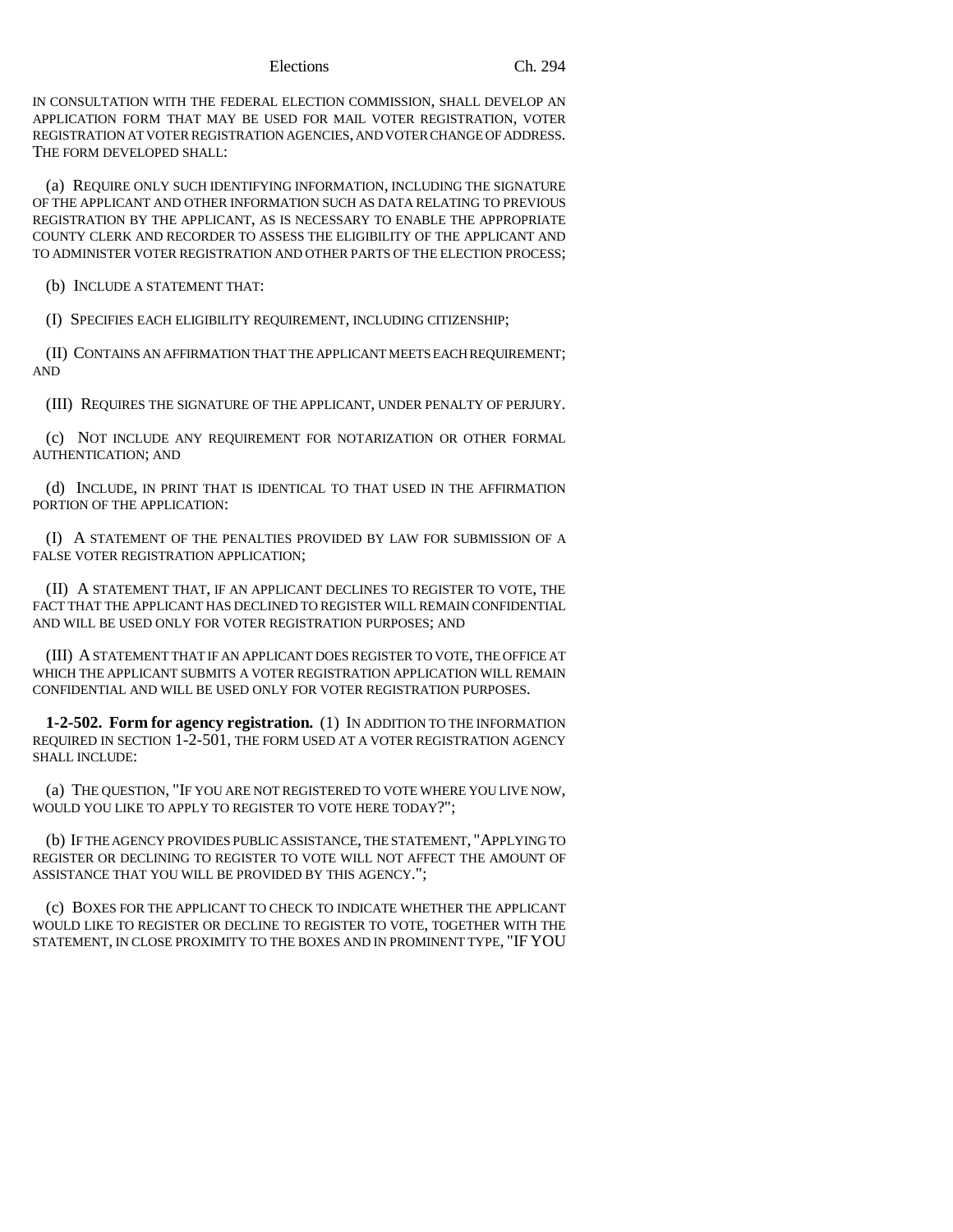### DO NOT CHECK EITHER BOX, YOU WILL BE CONSIDERED TO HAVE DECIDED NOT TO REGISTER TO VOTE AT THIS TIME."

(d) THE STATEMENT, "IF YOU WOULD LIKE HELP IN FILLING OUT THE VOTER REGISTRATION APPLICATION FORM, WE WILL HELP YOU. THE DECISION WHETHER TO SEEK OR ACCEPT HELP IS YOURS. YOU MAY FILL OUT THE APPLICATION FORM IN PRIVATE."; AND

(e) THE STATEMENT, "IF YOU BELIEVE THAT SOMEONE HAS INTERFERED WITH YOUR RIGHT TO REGISTER OR TO DECLINE TO REGISTER TO VOTE, YOUR RIGHT TO PRIVACY IN DECIDING WHETHER TO REGISTER OR IN APPLYING TO REGISTER TO VOTE, OR YOUR RIGHT TO CHOOSE YOUR OWN POLITICAL PARTY OR OTHER POLITICAL PREFERENCE, YOU MAY FILE A COMPLAINT WITH THE SECRETARY OF STATE." THE FORM SHALL ALSO INCLUDE THE ADDRESS AND TELEPHONE NUMBER OF THE SECRETARY OF STATE.

(2) ALL AGENCIES PROVIDING AN OPPORTUNITY TO COMPLETE THE VOTER REGISTRATION FORMS SHALL KEEP COPIES OF ALL RECORDS RELATING TO THE COMPLETION OF THE FORMS FOR TWO YEARS. THE FORMS SHALL NOT BE CONSIDERED PUBLIC RECORDS BUT SHALL BE AVAILABLE TO THE SECRETARY OF STATE FOR PURPOSES OF COMPILING DATA IN COMPLIANCE WITH THE FEDERAL "NATIONAL VOTER REGISTRATION ACT OF 1993", 42 U.S.C. SEC. 1973gg.

**1-2-503. Availability of forms.** THE APPLICATION FORMS FOR MAIL VOTER REGISTRATION SHALL BE AVAILABLE FOR DISTRIBUTION THROUGH GOVERNMENTAL AND PRIVATE ENTITIES, WITH PARTICULAR EMPHASIS ON MAKING THEM AVAILABLE FOR ORGANIZED VOTER REGISTRATION PROGRAMS.

**1-2-504. Voter registration agencies.** (1) THE FOLLOWING OFFICES ARE DESIGNATED AS VOTER REGISTRATION AGENCIES:

(a) ALL OFFICES THAT PROVIDE PUBLIC ASSISTANCE;

(b) ALL OFFICES THAT PROVIDE STATE-FUNDED PROGRAMS PRIMARILY ENGAGED IN PROVIDING SERVICES TO PERSONS WITH DISABILITIES;

(c) ALL RECRUITMENT OFFICES OF THE ARMED FORCES OF THE UNITED STATES; AND

(d) ANY OTHER FEDERAL, STATE, LOCAL GOVERNMENT, OR NONGOVERNMENT OFFICE THAT CHOOSES TO PROVIDE VOTER REGISTRATION SERVICE OR APPLICATIONS.

(2) THE FOLLOWING AGENCIES MAY PROVIDE APPLICATION FORMS FOR MAIL VOTER REGISTRATION:

(a) ALL OFFICES OF COUNTY CLERK AND RECORDERS;

(b) ALL FEDERAL POST OFFICES; AND

(c) ANY OTHER FEDERAL, STATE, LOCAL GOVERNMENT OR NONGOVERNMENT OFFICE THAT CHOOSES TO PROVIDE VOTER REGISTRATION SERVICE OR APPLICATIONS.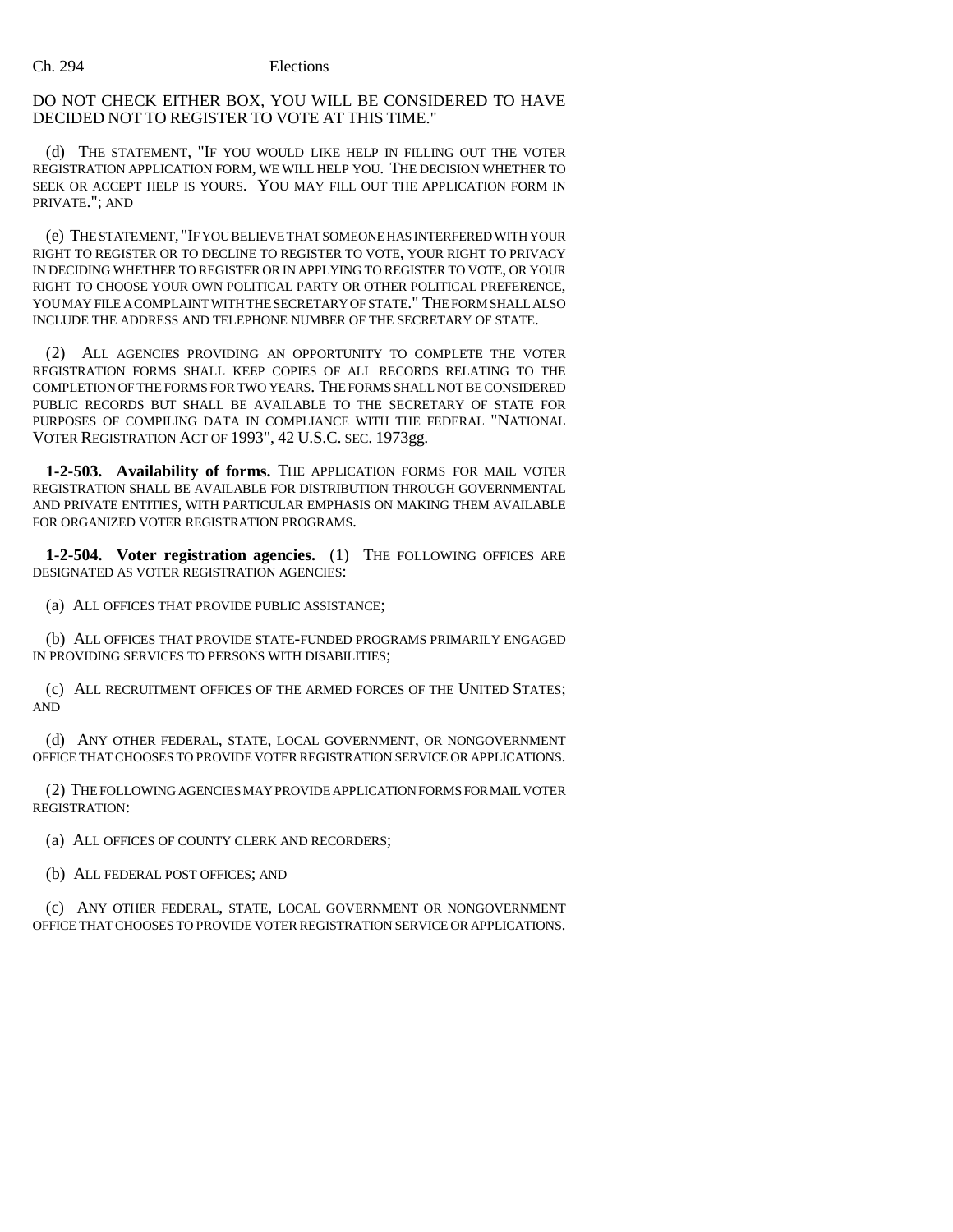**1-2-505. Services at voter registration agencies - services to persons with disabilities.** (1) AT EACH VOTER REGISTRATION AGENCY, THE FOLLOWING SERVICES SHALL BE MADE AVAILABLE WITH EACH APPLICATION MADE IN PERSON FOR SERVICE OR ASSISTANCE AND WITH EACH RECERTIFICATION, RENEWAL, OR CHANGE OF ADDRESS FORM RELATING TO THE SERVICE OR ASSISTANCE:

(a) DISTRIBUTION OF MAIL VOTER REGISTRATION APPLICATION FORMS;

(b) ASSISTANCE TO APPLICANTS IN COMPLETING AGENCY VOTER REGISTRATION APPLICATION FORMS, UNLESS THE APPLICANT REFUSES SUCH ASSISTANCE; AND

(c) ACCEPTANCE OF COMPLETED AGENCY VOTER REGISTRATION APPLICATION FORMS FOR TRANSMITTAL TO THE APPROPRIATE COUNTY CLERK AND RECORDER.

(2) IF A VOTER REGISTRATION AGENCY PROVIDES SERVICES TO A PERSON WITH A DISABILITY AT THE PERSON'S HOME, THE AGENCY SHALL PROVIDE THE SERVICES DESCRIBED IN SUBSECTION (1) OF THIS SECTION AT THE PERSON'S HOME.

**1-2-506. Prohibitions.** (1) A PERSON WHO PROVIDES THE SERVICES DESCRIBED IN SECTION 1-2-505 SHALL NOT:

(a) SEEK TO INFLUENCE AN APPLICANT'S POLITICAL PREFERENCE OR PARTY REGISTRATION;

(b) DISPLAY ANY POLITICAL PREFERENCE OR PARTY ALLEGIANCE;

(c) MAKE ANY STATEMENT TO AN APPLICANT OR TAKE ANY ACTION, THE PURPOSE OR EFFECT OF WHICH IS TO DISCOURAGE THE APPLICANT FROM REGISTERING TO VOTE;

(d) MAKE ANY STATEMENT TO AN APPLICANT OR TAKE ANY ACTION, THE PURPOSE OR EFFECT OF WHICH IS TO LEAD THE APPLICANT TO BELIEVE THAT A DECISION TO REGISTER OR NOT TO REGISTER HAS ANY BEARING ON THE AVAILABILITY OF SERVICES OR BENEFITS.

(2) A PERSON WHO PROVIDES THE SERVICES DESCRIBED IN SECTION 1-2-505 SHALL ENSURE THAT THE IDENTITY OF THE VOTER REGISTRATION AGENCY THROUGH WHICH ANY PARTICULAR VOTER IS REGISTERED IS NOT DISCLOSED TO THE PUBLIC.

(3) NO INFORMATION RELATING TO A DECLINATION TO REGISTER TO VOTE MADE IN CONNECTION WITH AN APPLICATION COMPLETED AT A VOTER REGISTRATION AGENCY MAY BE USED FOR ANY PURPOSE OTHER THAN VOTER REGISTRATION.

**1-2-507. Transmittal of voter registration applications.** A COMPLETED AGENCY REGISTRATION APPLICATION ACCEPTED AT A VOTER REGISTRATION AGENCY SHALL BE TRANSMITTED TO THE COUNTY CLERK AND RECORDER FOR THE COUNTY IN WHICH THE AGENCY IS LOCATED NOT LATER THAN TEN DAYS AFTER THE DATE OF ACCEPTANCE; EXCEPT THAT, IF A REGISTRATION APPLICATION IS ACCEPTED WITHIN FIVE DAYS BEFORE THE LAST DAY FOR REGISTRATION TO VOTE IN AN ELECTION, THE APPLICATION SHALL BE TRANSMITTED TO THE COUNTY CLERK AND RECORDER FOR THE COUNTY IN WHICH THE AGENCY IS LOCATED NOT LATER THAN FIVE DAYS AFTER THE DATE OF ACCEPTANCE.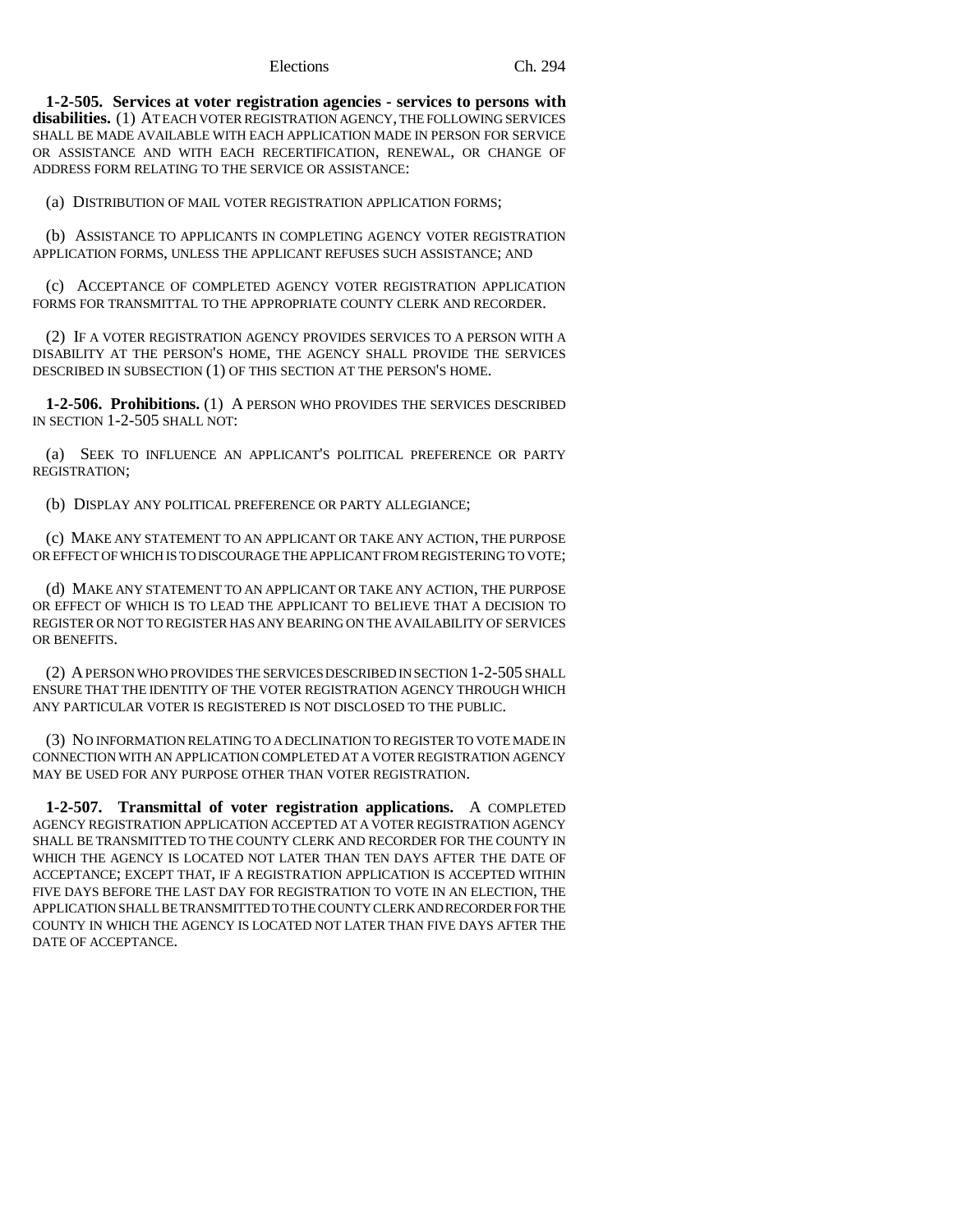**1-2-508. Effective date of voter registration.** (1) THE COUNTY CLERK AND RECORDER SHALL ENSURE THAT ANY ELIGIBLE APPLICANT IS REGISTERED TO VOTE IN AN ELECTION IF:

(a) IN THE CASE OF REGISTRATION WITH A DRIVER'S LICENSE APPLICATION, THE VALID VOTER REGISTRATION APPLICATION OF THE APPLICANT IS ACCEPTED BY THE MOTOR VEHICLE DIVISION AT LEAST TWENTY-FIVE DAYS BEFORE THE DATE OF AN ELECTION;

(b) IN THE CASE OF REGISTRATION BY MAIL, THE VALID VOTER REGISTRATION APPLICATION OF THE APPLICANT IS POSTMARKED NOT LATER THAN TWENTY-FIVE DAYS BEFORE THE DATE OF THE ELECTION;

(c) IN THE CASE OF REGISTRATION BY MAIL AND THE APPLICATION HAS NO POSTMARK, THE APPLICATION OF THE APPLICANT IS RECEIVED WITHIN FIVE DAYS OF THE CLOSE OF REGISTRATION;

(d) IN THE CASE OF REGISTRATION AT A VOTER REGISTRATION AGENCY, THE VALID AGENCY VOTER REGISTRATION APPLICATION OF THE APPLICANT IS ACCEPTED AT THE VOTER REGISTRATION AGENCY NOT LATER THAN TWENTY-FIVE DAYS BEFORE THE DATE OF THE ELECTION; AND

(e) IN ANY OTHER CASE, THE VALID VOTER REGISTRATION APPLICATION OF THE APPLICANT IS RECEIVED BY THE APPROPRIATE COUNTY CLERK AND RECORDER NOT LATER THAN TWENTY-FIVE DAYS BEFORE THE DATE OF THE ELECTION.

**1-2-509. Reviewing voter registration applications.** (1) UPON RECEIPT OF AN APPLICATION, IF THE APPLICANT RESIDES IN A COUNTY OTHER THAN THE COUNTY RECEIVING THE APPLICATION, THE COUNTY CLERK AND RECORDER SHALL WITHIN FIVE DAYS TRANSMIT THE APPLICATION TO THE CLERK AND RECORDER OF THE APPLICANT'S COUNTY; EXCEPT THAT, IF THE APPLICATION IS RECEIVED THIRTY DAYS OR LESS BEFORE AN ELECTION, THE APPLICATION SHALL BE TRANSMITTED AS EXPEDITIOUSLY AS POSSIBLE.

(2) UPON RECEIPT OF AN APPLICATION, THE COUNTY CLERK AND RECORDER SHALL VERIFY THAT THE APPLICATION IS COMPLETE AND ACCURATE. IF THE APPLICATION IS COMPLETE AND ACCURATE, THE APPLICANT SHALL BE DEEMED REGISTERED AS OF THE DATE OF THE APPLICATION, AND THE COUNTY CLERK AND RECORDER SHALL NOTIFY THE APPLICANT OF THE REGISTRATION. IF THE APPLICATION IS NOT COMPLETE OR IS INACCURATE, THE COUNTY CLERK AND RECORDER SHALL NOTIFY THE APPLICANT, STATING THE ADDITIONAL INFORMATION REQUIRED. THE APPLICANT SHALL BE DEEMED REGISTERED AS OF THE DATE OF THE APPLICATION IF THE ADDITIONAL INFORMATION IS PROVIDED AT ANY TIME PRIOR TO THE ACTUAL VOTING.

(3) THE COUNTY CLERK AND RECORDER SHALL NOTIFY EACH APPLICANT OF THE DISPOSITION OF THE APPLICATION BY NONFORWARDABLE MAIL. IF THE NOTIFICATION IS RETURNED TO THE COUNTY CLERK AND RECORDER AS UNDELIVERABLE, THE APPLICANT SHALL NOT BE REGISTERED, OR IF REGISTERED THE REGISTRATION SHALL BE STRICKEN.

#### **1-2-510. Public disclosure of voter registration activities.** (1) THE SECRETARY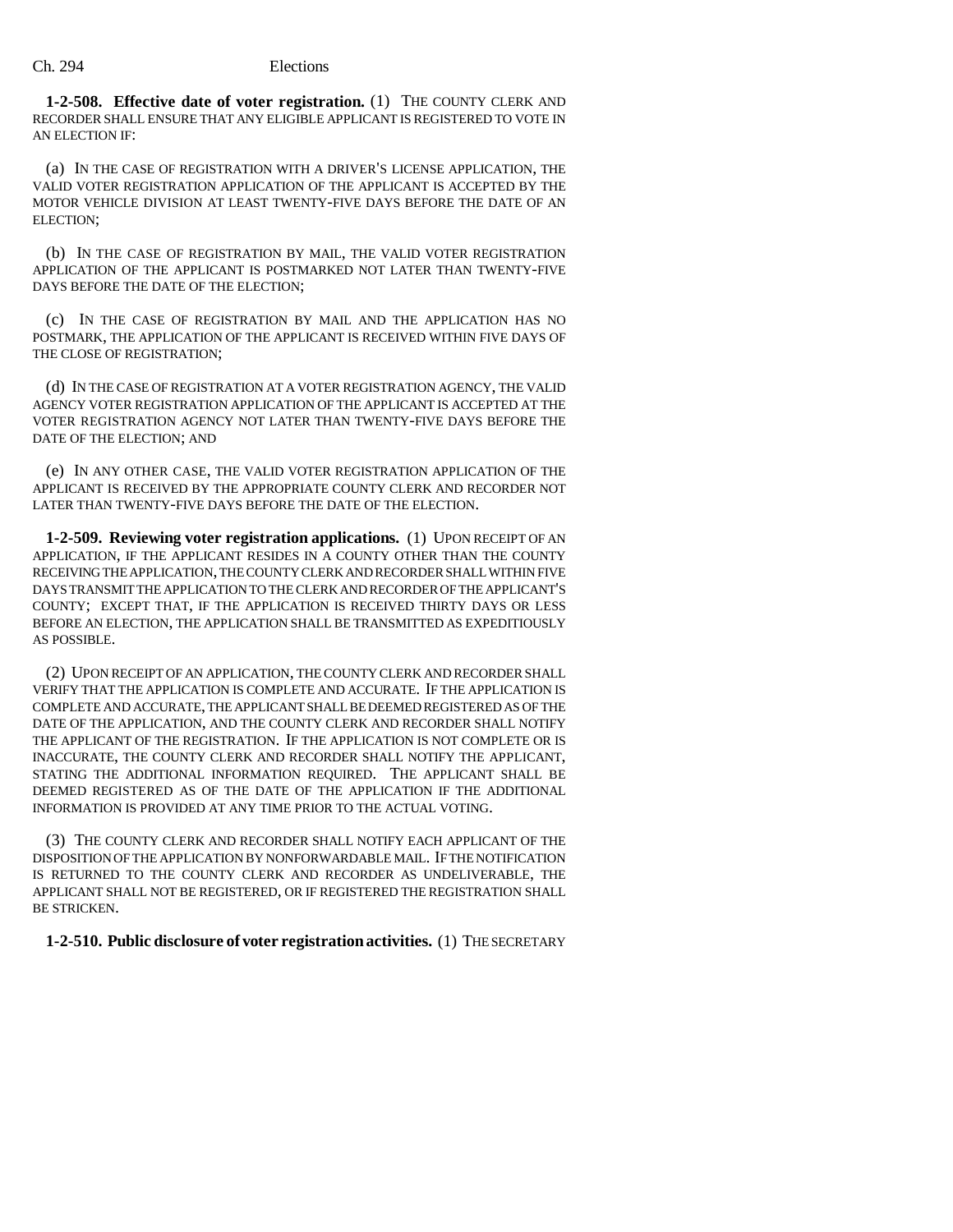OF STATE SHALL MAINTAIN FOR AT LEAST TWO YEARS AND SHALL MAKE AVAILABLE FOR PUBLIC INSPECTION AND COPYING AT A REASONABLE COST, ALL RECORDS CONCERNING THE IMPLEMENTATION OF PROGRAMS AND ACTIVITIES CONDUCTED FOR THE PURPOSE OF ENSURING THE ACCURACY AND CURRENCY OF OFFICIAL LISTS OF ELIGIBLE VOTERS, EXCEPT TO THE EXTENT THAT THE RECORDS RELATE TO A DECLINATION TO REGISTER TO VOTE OR TO THE IDENTITY OF A VOTER REGISTRATION AGENCY THROUGH WHICH ANY PARTICULAR VOTER IS REGISTERED.

(2) THE RECORDS MAINTAINED PURSUANT TO SUBSECTION (1) OF THIS SECTION SHALL INCLUDE LISTS OF THE NAMES AND ADDRESSES OF ALL PERSONS TO WHOM CONTINUATION NOTICES ARE SENT AND INFORMATION CONCERNING WHETHER OR NOT EACH PERSON HAS RESPONDED TO THE NOTICE AS OF THE DATE THAT INSPECTION OF THE RECORDS IS MADE.

(3) THE SECRETARY OF STATE SHALL ALSO BE RESPONSIBLE FOR FILING ANY REPORTS OR INFORMATION CONCERNING THE IMPLEMENTATION OF THE FEDERAL "NATIONAL VOTER REGISTRATION ACT OF 1993", 42 U.S.C. SEC. 1973gg, WITH THE FEDERAL ELECTION COMMISSION AS MAY BE REQUIRED.

**1-2-511. Prosecutions of violations.** (1) ANY PERSON WHO BELIEVES A VIOLATION OF THIS PART 5 HAS OCCURRED MAY FILE A WRITTEN COMPLAINT NO LATER THAN SIXTY DAYS AFTER THE DATE OF THE VIOLATION WITH THE SECRETARY OF STATE. IF THE SECRETARY OF STATE DETERMINES, AFTER A HEARING, THAT THE VIOLATION HAS OCCURRED, HE OR SHE SHALL SO NOTIFY THE ATTORNEY GENERAL, WHO MAY INSTITUTE A CIVIL ACTION FOR RELIEF, INCLUDING A PERMANENT OR TEMPORARY INJUNCTION, A RESTRAINING ORDER, OR ANY OTHER APPROPRIATE ORDER, IN THE DISTRICT COURT. UPON A PROPER SHOWING THAT SUCH PERSON HAS ENGAGED OR IS ABOUT TO ENGAGE IN ANY PROHIBITED ACTS OR PRACTICES, A PERMANENT OR TEMPORARY INJUNCTION, RESTRAINING ORDER, OR OTHER ORDER SHALL BE GRANTED WITHOUT BOND BY THE COURT. IF, WITHIN ONE HUNDRED TWENTY DAYS AFTER A COMPLAINT IS FILED WITH THE SECRETARY OF STATE, NO CIVIL ACTION FOR RELIEF IS INSTITUTED BY THE ATTORNEY GENERAL, THE COMPLAINANT SHALL HAVE A PRIVATE RIGHT OF ACTION BASED ON AN ALLEGED VIOLATION OF THIS PART 5 AND MAY INSTITUTE A CIVIL ACTION IN DISTRICT COURT FOR ANY APPROPRIATE REMEDY. ANY SUCH ACTION SHALL BE FILED WITHIN ONE YEAR FROM THE DATE OF THE ALLEGED VIOLATION.

**SECTION 22.** 1-3-101, Colorado Revised Statutes, 1980 Repl. Vol., as amended, is amended to read:

**1-3-101. Party affiliation required - residence.** (1) No registered elector shall vote at any precinct caucus, assembly, or convention of a political party unless the registered elector has been a resident of the precinct for twenty-five THIRTY days and affiliated with the political party holding the caucus, assembly, or convention for at least two months as shown on the registration books of the county clerk and recorder; except that any registered elector who has attained the age of eighteen years or who has become a naturalized citizen within the two months immediately preceding the meeting may vote at any caucus, assembly, or convention even though the elector has been affiliated with the political party for less than two months.

(2) Notwithstanding subsection (1) of this section and section 1-2-101 (1) (b), an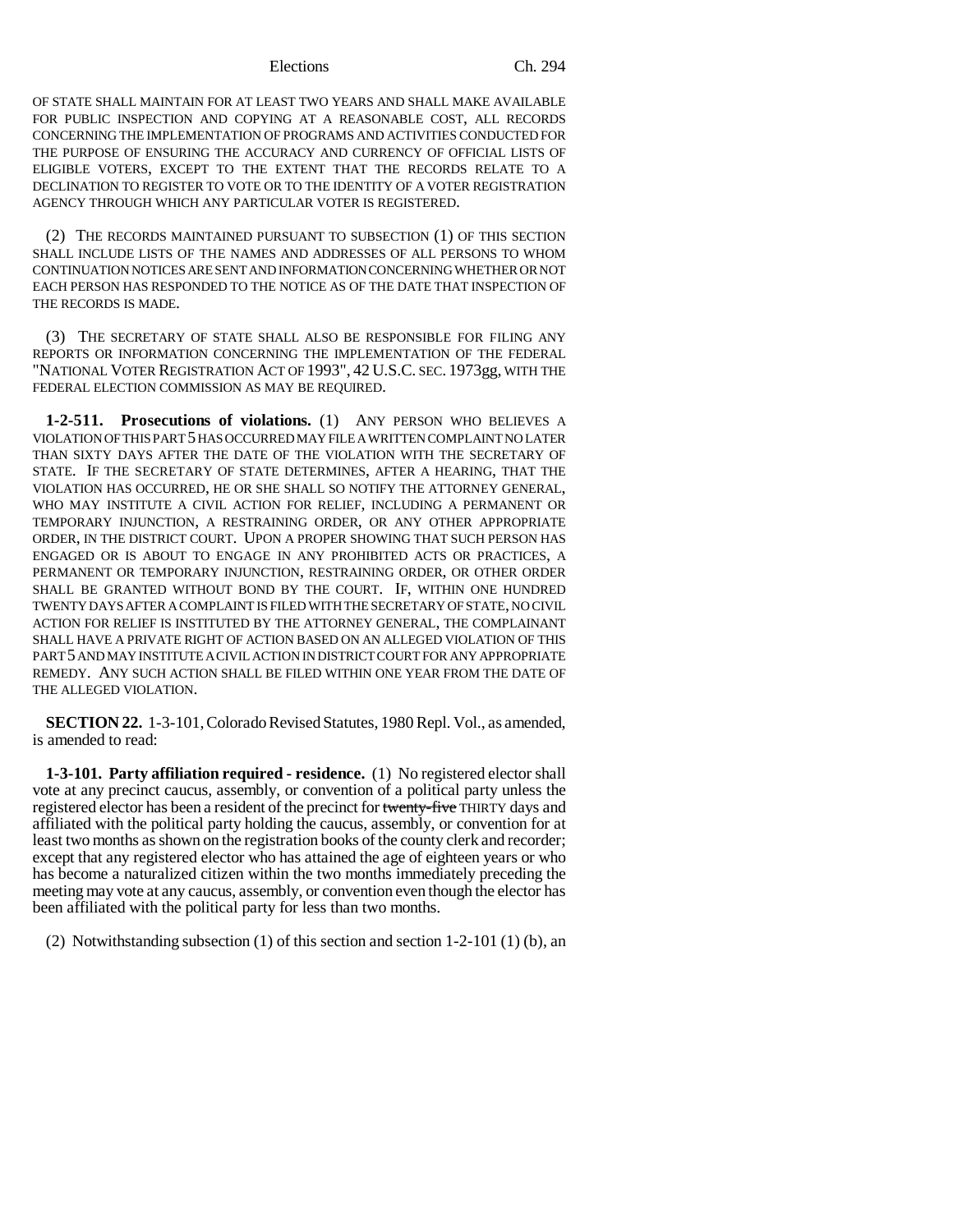elector who moves from the precinct where registered within twenty-five THIRTY days prior to any caucus shall be permitted to participate and vote at the caucus in the precinct of the elector's former residence but shall not be eligible for election as a delegate or for nomination as a precinct committeeperson in the former precinct.

**SECTION 23.** 1-3-102 (2) (a), Colorado Revised Statutes, 1980 Repl. Vol., as amended, is amended to read:

**1-3-102. Precinct caucuses.** (2) (a) At the time of electing the delegates to the county assembly, the precinct caucus shall also elect two precinct committeepersons. Any person eighteen years of age or older may be a candidate for the office of precinct committeeperson if he or she has been a resident of the precinct for twenty-five THIRTY days and has been affiliated with the political party holding the precinct caucus for a period of at least two months preceding the date of the precinct caucus; except that any person who has attained the age of eighteen years or who has become a naturalized citizen within the two months immediately preceding the precinct caucus may be a candidate for the office of precinct committeeperson even though he or she has been affiliated with the political party for less than two months as shown on the registration book of the county clerk and recorder. The two people receiving the highest number of votes at the caucus for precinct committeeperson shall be elected as the precinct committeepersons of the precinct. If two or more candidates for precinct committeeperson receive an equal and the second highest number of votes, or if three or more candidates receive an equal and the highest number of votes, the election shall be determined by lot by those candidates. The names of the committeepersons elected shall be certified to the county assembly of the political party by the officers of the caucus. All disputes regarding the election of precinct committeepersons shall be determined by the credentials committees of the respective party assemblies. The county assembly shall ratify the list of committeepersons. The presiding officer and secretary of the county assembly shall file a certified list of the names and addresses, by precinct, of those persons elected as precinct committeepersons with the county clerk and recorder within ten days after the date of the county assembly.

**SECTION 24.** 1-4-602 (5), Colorado Revised Statutes, 1980 Repl. Vol., as amended, is amended to read:

**1-4-602. Delegates to party assemblies.** (5) As used in this section, "delegate" means a person who is a registered elector, has been a resident of the precinct for twenty-five THIRTY days prior to the caucus, and has been affiliated with the political party holding the caucus for at least two months, as shown on the registration books of the county clerk and recorder; except that any registered elector who has attained the age of eighteen years within the two months immediately preceding the caucus or any registered elector who has become a naturalized citizen within the two months immediately preceding the caucus may be a delegate even though the elector has been affiliated with the political party for less than two months as shown on the registration books of the county clerk and recorder. A delegate who moves from the precinct of residence shall become ineligible to serve as a delegate from that precinct.

**SECTION 25.** 1-4-1102, Colorado Revised Statutes, 1980 Repl. Vol., as amended, is amended to read: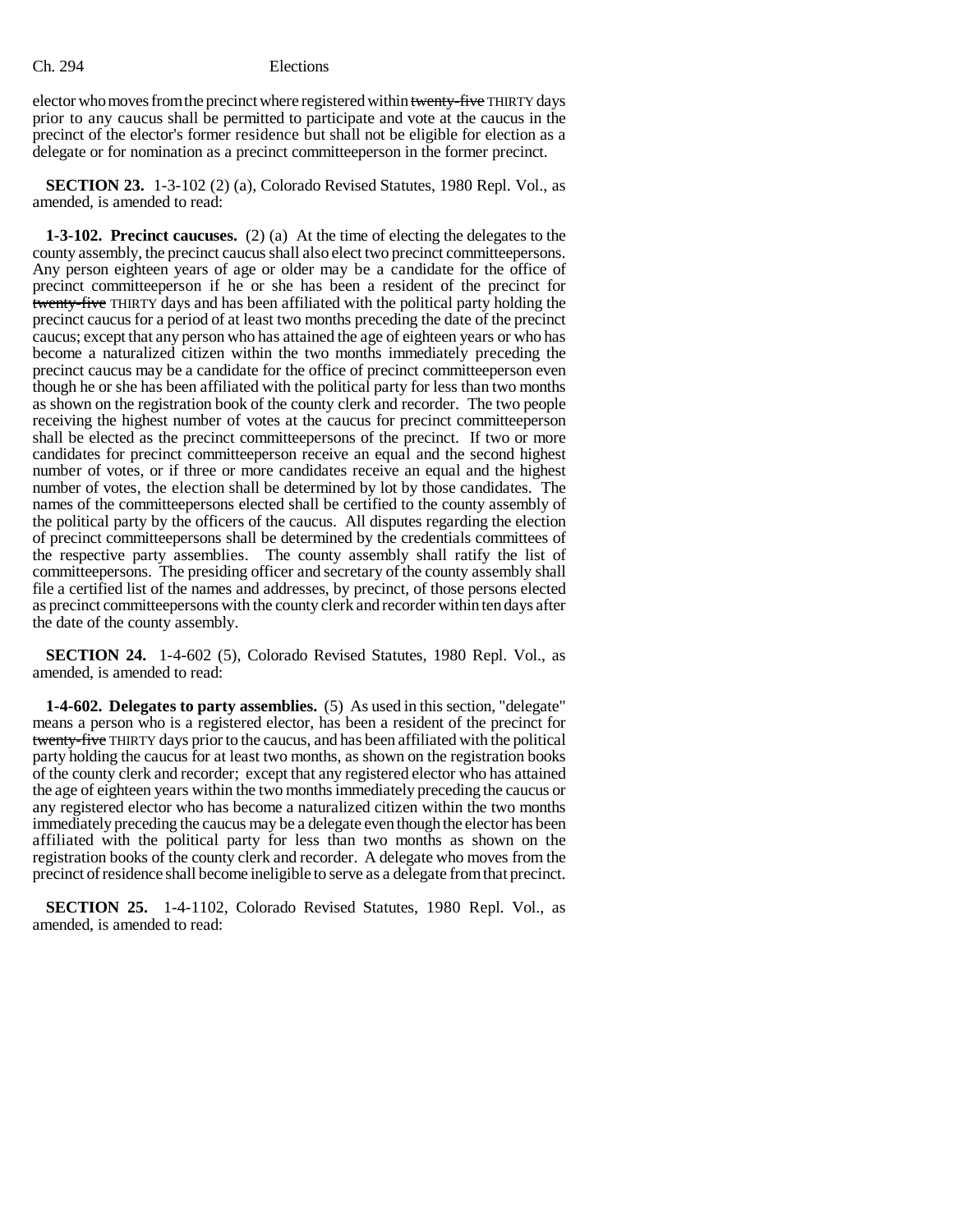**1-4-1102. Time of filing affidavit.** The affidavit of intent shall be filed more than eight days before the election, in the case of a primary, general, or congressional vacancy election, and more than twenty-five THIRTY days before the election, in the case of any nonpartisan election. Proof of qualifications shall be as shown on the voter registration books of the county clerk and recorder, and, if applicable, on the property owner's list of the county assessor.

**SECTION 26.** 1-5-103 (1), Colorado Revised Statutes, 1980 Repl. Vol., as amended, is amended to read:

**1-5-103. Changes in boundaries - partisan elections.** (1) Changes in the boundaries of precincts or the creation of new precincts for partisan elections shall be completed not less than twenty-five THIRTY days prior to the precinct caucus day, except in cases of precinct changes resulting from changes in county boundaries.

**SECTION 27.** 1-5-206 (1), Colorado Revised Statutes, 1980 Repl. Vol., as amended, is amended to read:

**1-5-206. Postcard notice and notice by publication.** (1) At any time between twenty-five THIRTY days before the primary election and thirty days after the primary election, except for the presidential primary, mail ballot, court-ordered elections, and elections which, pursuant to section 20 of article X of the Colorado constitution, require the mailing of a notice of election, the county clerk and recorder shall mail a voter information card to all eligible electors. The card shall contain the eligible elector's name and address, precinct number, polling location, and any other applicable information. It shall be mailed first-class and shall state on the address surface "Do not forward. Address correction requested." or similar wording in accordance with United States postal service regulations.

**SECTION 28.** 1-5-208, Colorado Revised Statutes, 1980 Repl. Vol., as amended, is amended to read:

**1-5-208. Election may be canceled - when.** If the only matter before the electors is the election of persons to office and if, at the close of business on the twenty-fifth THIRTIETH day before the election, there are not more candidates than offices to be filled at the election, including candidates filing affidavits of intent, the designated election official, if instructed by resolution of the governing body either before or after such day, shall cancel the election and by resolution declare the candidates elected. Notice of the cancellation shall be published and posted at each polling place and in the office of the designated election official in order to inform the eligible electors of the political subdivision.

**SECTION 29.** 1-7-103 (2), Colorado Revised Statutes, 1980 Repl. Vol., as amended, is amended to read:

**1-7-103. No voting unless eligible.** (2) A person otherwise eligible to vote whose name has been erroneously omitted from the registration list or property owner's list shall be permitted to vote upon taking the following oath: "You do solemnly swear or affirm that you are a citizen of the United States of the age of eighteen years or older; that you have been a resident of this state for twenty-five THIRTY days immediately preceding this election and have not maintained a home or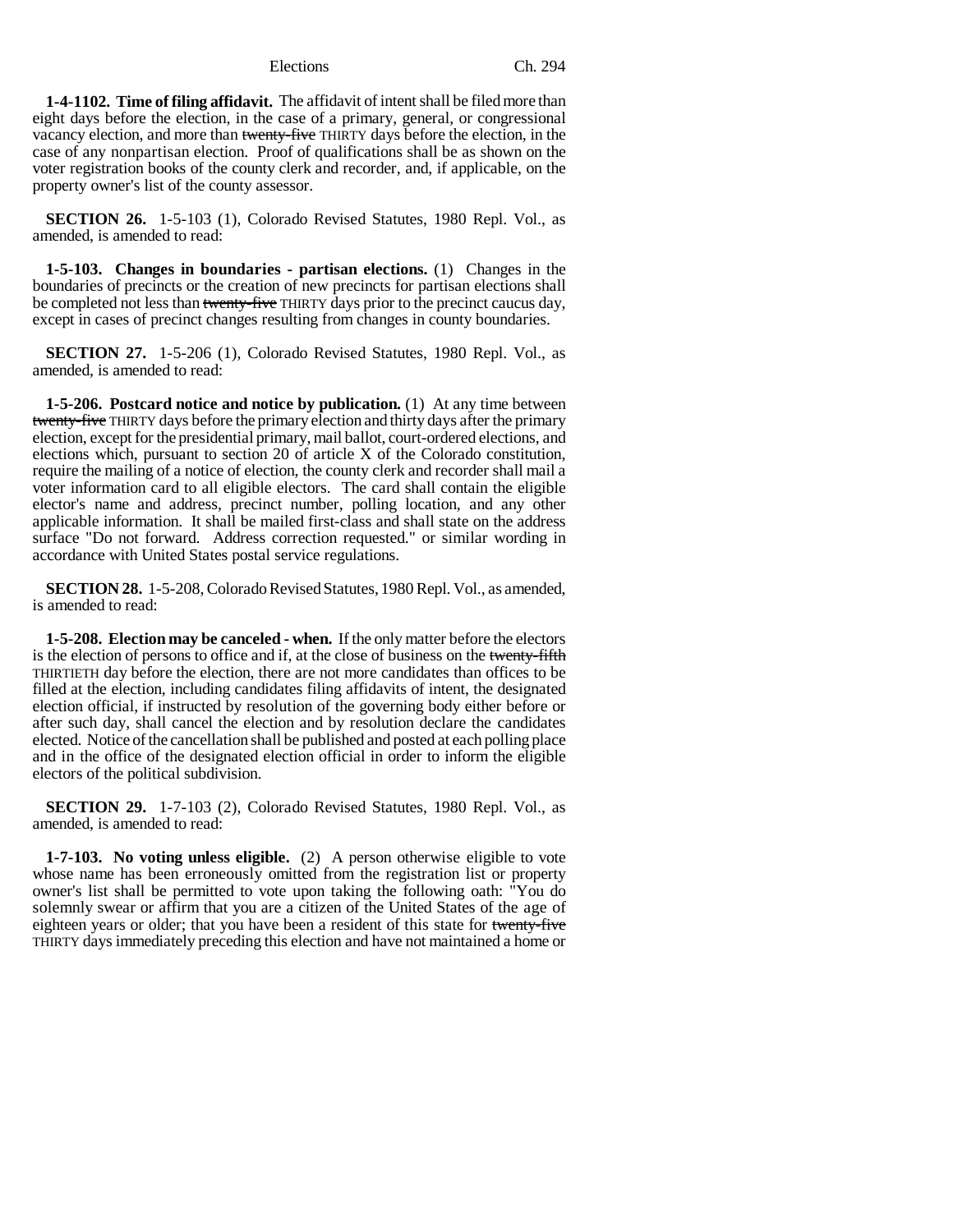domicile elsewhere; that you have been for the last twenty-five THIRTY days and are now a resident of this precinct or absent from it twenty-five THIRTY days or less as provided in section 1-2-101; that you are a registered elector in this precinct; that you are eligible to vote at this election; and that you have not previously voted at this election."; and

**SECTION 30.** 1-8-104, Colorado Revised Statutes, 1980 Repl. Vol., as amended, is amended to read:

**1-8-104. Change of registration record.** A change of name, residence, or party affiliation request may be submitted to the county clerk and recorder at the same time the eligible elector requests an application for an absentee ballot if the elector has moved within the county and states that the move occurred more than twenty-five THIRTY days before the election and that the elector has lived at the new residence for at least twenty-five THIRTY days. The request shall include the elector's old and new addresses within the county, the elector's printed name and signature, and the date of the request. Upon receipt of the request, the county clerk and recorder shall verify the registration of the elector, amend the registration record, and mail to the elector an official absentee ballot as provided in this article.

**SECTION 31.** 1-8-116, Colorado Revised Statutes, 1980 Repl. Vol., as amended, is amended to read:

**1-8-116. Casting early voters' ballot.** The early voters' polling place shall be open during regular business hours for purposes of voting twenty-four TWENTY-NINE days before the election unless the board of county commissioners by resolution increases the time that the early voters' polling place may be open. The offices of the designated election official are to be open until the close of business on the Friday immediately preceding the election. Registered electors who appear in person at the early voters' polling place during this time may cast their ballots in the same manner as any ballot would be cast in a precinct polling place on election day. The voting machines, electronic voting machines, or ballot boxes used for the casting of early ballots shall remain locked and secured with a numbered seal, and the tabulation of the votes cast shall remain unknown until the time prescribed in section 1-8-117 for counting absentee and early voters' ballots. Alternatively, for any electronic voting equipment, the ballot boxes shall be opened each night, and the voted ballots shall be placed in a transfer case that is locked and secured with a numbered seal. A record shall be maintained consisting of the date, number of ballots, and seal number of each ballot box and transfer case until each ballot box and transfer case is transferred to the supply judge for the absent voters' polling place for preparation for counting and tabulating pursuant to section 1-8-121. When a seal is broken, the designated election official and a person who shall not be of the same political party as the designated election official shall record the number of the seal, and maintain the seal along with an explanation of the reasons for breaking the seal. During the time the early voters' polling place is not open, the designated election official shall have the custody and keys of any voting machine or electronic voting equipment being used for the casting of early ballots. The voting machines or electronic voting machines used for the casting of early ballots shall not be used for the further counting of absentee ballots, as provided in sections 1-8-123 and 1-8-124.

**SECTION 32.** The introductory portion to 1-9-203 (3) and 1-9-203 (3) (a) and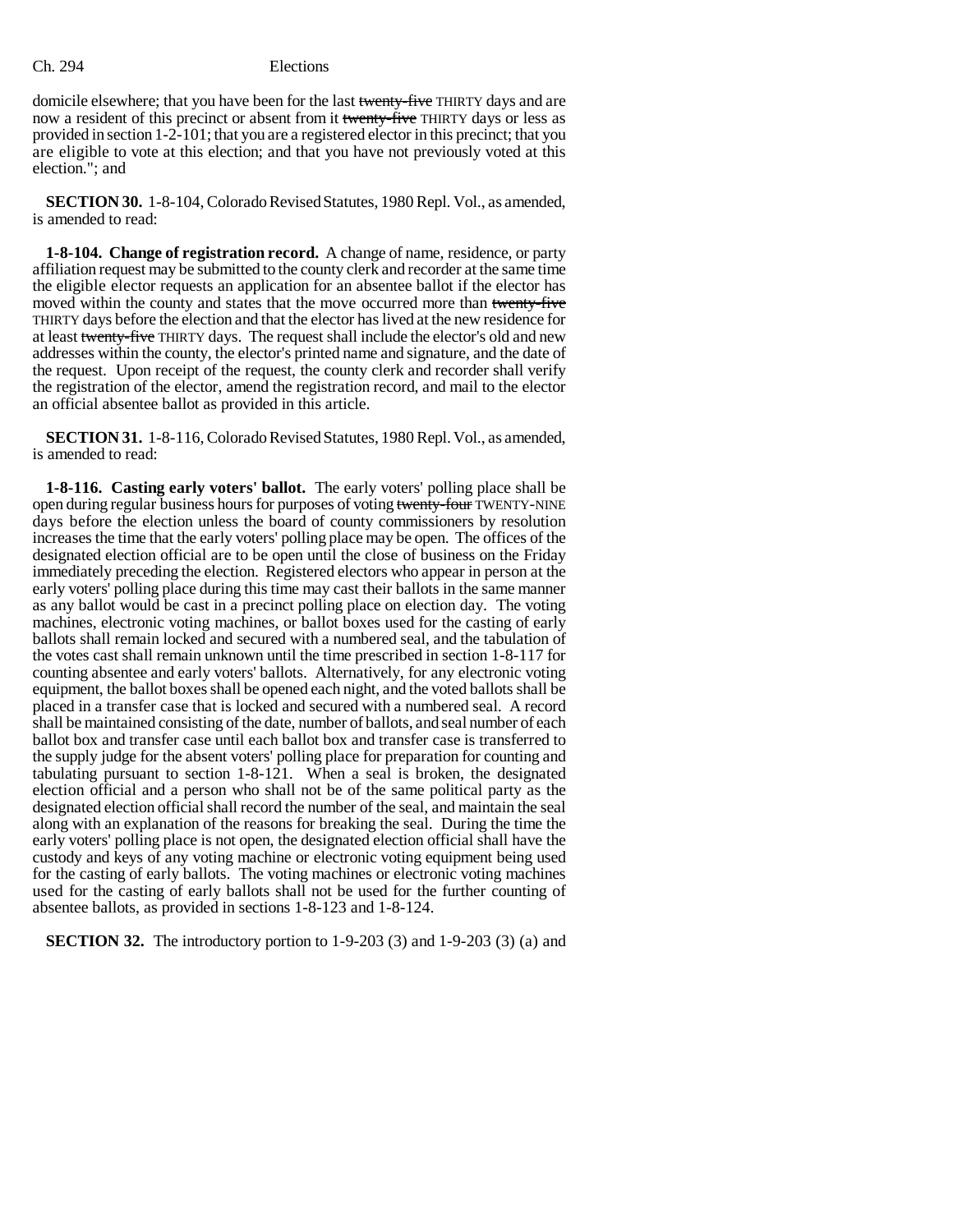(3) (b), Colorado Revised Statutes, 1980 Repl. Vol., as amended, are amended to read:

**1-9-203. Challenge questions asked person intending to vote.** (3) If the person is challenged as not eligible because the person has not resided in this state and precinct for twenty-five THIRTY days immediately preceding the election, an election judge shall ask the following questions:

(a) Have you resided in this state and precinct for the twenty-five THIRTY days immediately preceding this election?

(b) Have you been absent from this state within the twenty-five THIRTY days immediately preceding this election, and during that time have you maintained a home or domicile elsewhere?

**SECTION 33.** 1-9-204 (1), Colorado Revised Statutes, 1980 Repl. Vol., as amended, is amended to read:

**1-9-204. Oath of challenged elector.** (1) If the challenge is not withdrawn after the person intending to vote has answered the questions, an election judge shall tender the following oath: "You do solemnly swear or affirm that you are a citizen of the United States of the age of eighteen years or older; that you have been a resident of this state for twenty-five THIRTY days next preceding this election and have not maintained a home or domicile elsewhere; that you have been for the last twenty-five THIRTY days and now are a resident of this precinct, or absent therefrom twenty-five THIRTY days or less, as provided in section 1-2-101; that you are a registered elector in this precinct; that you are eligible to vote at this election; and that you have not previously voted at this election."

**SECTION 34.** 1-13-208, Colorado Revised Statutes, 1980 Repl. Vol., as amended, is amended to read:

**1-13-208. Deputy county clerk and recorder - influencing party affiliation.** Any deputy county clerk and recorder for voter registration purposes, or employee of the department of revenue who is authorized to conduct voter registration at local driver's license examination facilities, or person authorized to conduct voter registration at branch registration sites EMPLOYEE OF A VOTER REGISTRATION AGENCY WHO IS AUTHORIZED TO CONDUCT VOTER REGISTRATION who influences or attempts to influence any person during the registration process to affiliate with a political party or to affiliate with a specific political party is guilty of a misdemeanor and, upon conviction, shall be punished as provided in section 1-13-111.

**SECTION 35.** 31-2-102 (3), Colorado Revised Statutes, 1986 Repl. Vol., as amended, is amended to read:

**31-2-102. Incorporation election.** (3) Registration and changes of address may be made with the county clerk and recorder up to and including the twenty-fifth THIRTIETH day prior to the election. The county clerk and recorder, in his OR HER discretion, may conduct registration from time to time up to and including such twenty-fifth THIRTIETH day prior to the election within the proposed municipal boundaries.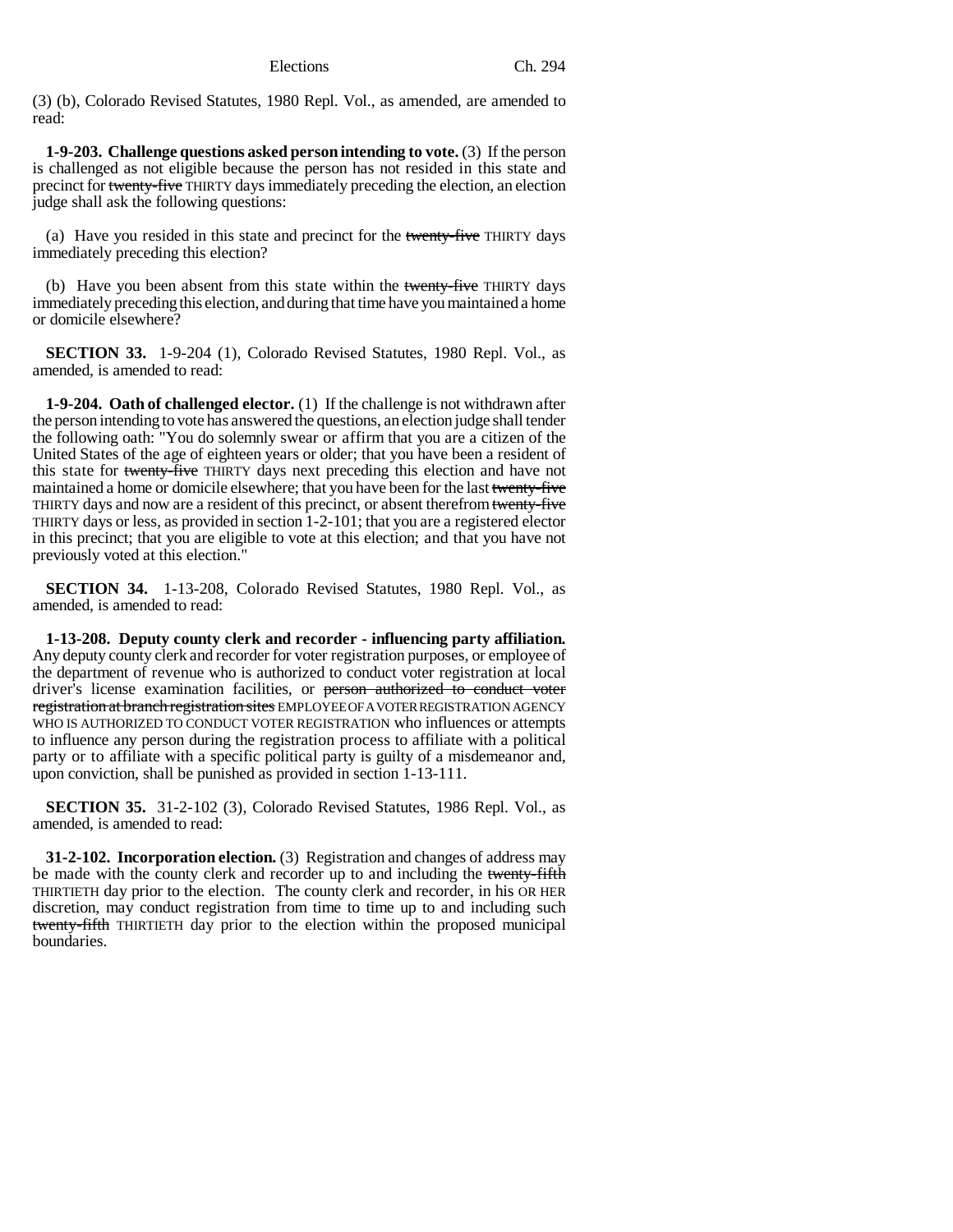**SECTION 36.** 31-2-104 (3), Colorado Revised Statutes, 1986 Repl. Vol., as amended, is amended to read:

**31-2-104. Organization of new city or town.** (3) Registration and changes of address may be made in the office of the county clerk and recorder up to and including the twenty-fifth THIRTIETH day prior to election day. The county clerk and recorder has authority in his OR HER sole discretion, from time to time up to and including the twenty-fifth THIRTIETH day prior to the election of officers as provided in this section, to conduct registration within the proposed corporate limits. Each nomination petition shall be filed with the clerk of the district court. Nominating petitions shall be made and filed and vacancies in nomination shall be filled in accordance with the "Colorado Municipal Election Code of 1965".

**SECTION 37.** 31-2-220 (1), Colorado Revised Statutes, 1986 Repl. Vol., as amended, is amended to read:

**31-2-220. Warning on petition - signatures - affidavits - circulators.** (1) At the top of each page of a petition to initiate the adoption, amendment, or repeal of a municipal home rule charter, including the formation of a new charter commission, shall be printed, in plain red letters no smaller than the impression of ten-point, bold-faced type, the following:

## "WARNING: IT IS AGAINST THE LAW:

For anyone to sign any petition with any name other than his or her own or to knowingly sign his or her name more than once for the same measure or to sign such petition when not a registered elector.

# DO NOT SIGN THIS PETITION UNLESS YOU ARE A REGISTERED ELECTOR:

# TO BE A REGISTERED ELECTOR, YOU MUST BE:

1. At least eighteen years of age.

2. A citizen of the United States.

3. A resident of the state of Colorado and have resided in the state at least twenty-five THIRTY days.

4. A resident of the municipal election precinct in which you live for at least twenty-five THIRTY days.

5. Registered to vote pursuant to part 2 of article 2 of title 1, Colorado Revised Statutes.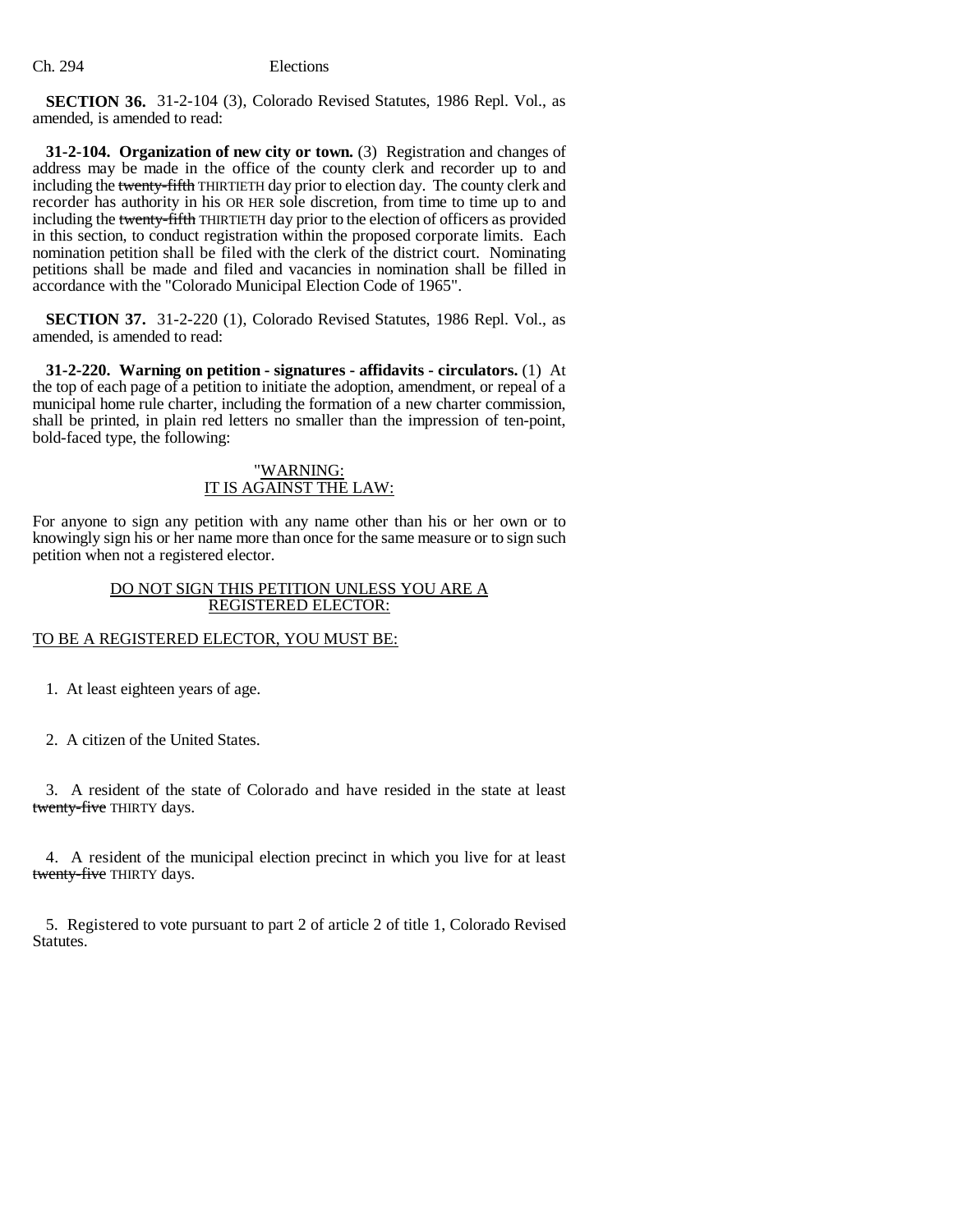Do not sign this petition unless you have read or had read to you the text of the proposal in its entirety and understand its meaning."

**SECTION 38.** 31-10-201 (1) (b), Colorado Revised Statutes, 1986 Repl. Vol., as amended, is amended to read:

**31-10-201. Qualifications of municipal electors.** (1) Every person who has attained the age of eighteen years possessing the following qualifications is entitled to register to vote at all municipal elections:

(b)  $\overline{He}$  THE PERSON has resided in this state for twenty-five THIRTY days and in the municipal election precinct for twenty-five THIRTY days immediately preceding the election at which he THE PERSON offers to vote. An otherwise qualified and registered elector who moves from the municipal election precinct where registered to another precinct within the same municipality within twenty-five THIRTY days prior to any regular or special election shall be permitted to cast his A ballot for such election at the polling place in the precinct where registered.

**SECTION 39.** 31-10-204, Colorado Revised Statutes, 1986 Repl. Vol., as amended, is amended to read:

**31-10-204. Municipal clerk as deputy county clerk and recorder.** Each clerk shall serve as a deputy county clerk and recorder for purposes of registration only in the county in which his THE CLERK'S municipality is located. The clerk shall register any qualified elector residing in any precinct in such county who appears in person at his THE CLERK'S office at any time during which registration is permitted in the office of the county clerk and recorder except the twenty-four TWENTY-NINE days preceding any municipal election. The clerk shall deliver the new registration records to the office of the county clerk and recorder either in person or by certified mail on or before the fifteenth day of each month and in person on the day following the last day for registration preceding any election for which registration is required.

**SECTION 40.** 31-10-205, Colorado Revised Statutes, 1986 Repl. Vol., as amended, is amended to read:

**31-10-205. Registration lists.** The county clerk and recorder of each county, no later than the fifth day preceding any municipal election in his OR HER county or upon receipt of the notice made pursuant to section 31-4-503 (3) (b), shall prepare a complete copy of the list of the registered electors of each municipal election precinct which is located within his OR HER county and is involved in such municipal election; but, in any municipal election precinct consisting of one or more whole general election precincts, the county registration books for such precinct may be used in lieu of a separate registration list. The registration list for each municipal election precinct shall contain, in alphabetical order, the names and addresses of all registered electors residing within the municipal election precinct whose names appeared on the county registration records at the close of business on the twenty-fifth THIRTIETH day preceding the municipal election or, when notice is received pursuant to section 31-4-503 (3) (b), at the close of business on the date preceding receipt of such notice. The county clerk and recorder shall certify and deliver such registration lists or registration books to the respective clerks on or before the fifth day preceding the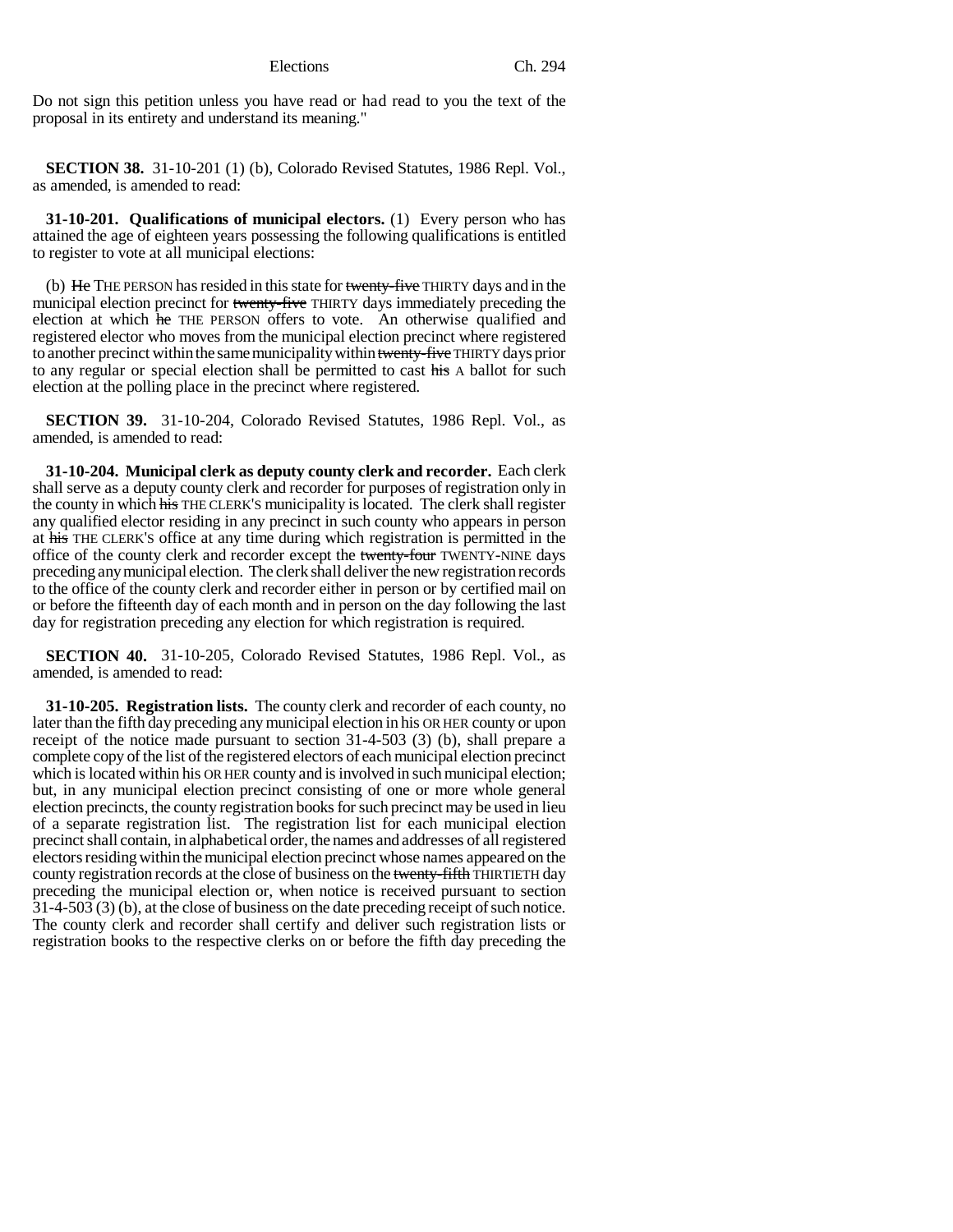election.

**SECTION 41.** 31-10-208, Colorado Revised Statutes, 1986 Repl. Vol., as amended, is amended to read:

**31-10-208. Change of address.** For the twenty-four TWENTY-NINE days before and on the day of any municipal election, any registered elector, by appearing in person at the office of the county clerk and recorder, may complete a sworn affidavit for change of address within the county in which the elector is registered, stating that the elector has moved prior to the twenty-fifth THIRTIETH day before the election and that the elector has lived at the new address in the new precinct within the municipality for at least twenty-five THIRTY days. Upon the receipt of the request, the county clerk and recorder shall verify the registration of the elector and shall, upon verification, issue or authorize a certificate of registration, showing the information required in section 1-2-215, C.R.S., plus the change of address. The judges shall allow the registered elector to vote in the precinct where the new address is located. The judges of election shall use the certificate of registration as a substitute registration page, entering the date of the election and pollbook ballot number on the certificate and including it with the registration book when it is returned to the clerk following the election.

**SECTION 42.** The introductory portion to 31-10-1104 (4) and 31-10-1104 (4) (a), (4) (b), and (5), Colorado Revised Statutes, 1986 Repl. Vol., as amended, are amended to read:

**31-10-1104. Challenge questions asked voter.** (4) If the person is challenged as unqualified on the ground that he OR SHE has not resided in this state for twenty-five THIRTY days immediately preceding the election, the judges, or one of them, shall put the following questions:

(a) "Have you resided in this state for twenty-five THIRTY days immediately preceding this election?

(b) Have you been absent from this state within the twenty-five THIRTY days immediately preceding this election, and during that time have you maintained a home or domicile elsewhere?

(5) If the person is challenged on the ground that he OR SHE has not resided in the precinct for twenty-five THIRTY days, one of the judges shall question him THE PERSON as to his OR HER residence in the precinct in a manner similar to the method of questioning a person as to his OR HER residence in this state.

**SECTION 43.** 31-10-1105 (1), Colorado Revised Statutes, 1986 Repl. Vol., as amended, is amended to read:

**31-10-1105. Oath of challenged voter.** (1) If the challenge is not withdrawn after the person offering to vote has answered the questions put to him OR HER, one of the judges shall tender him the following oath:

"You do solemnly swear or affirm that you are a citizen of the United States of the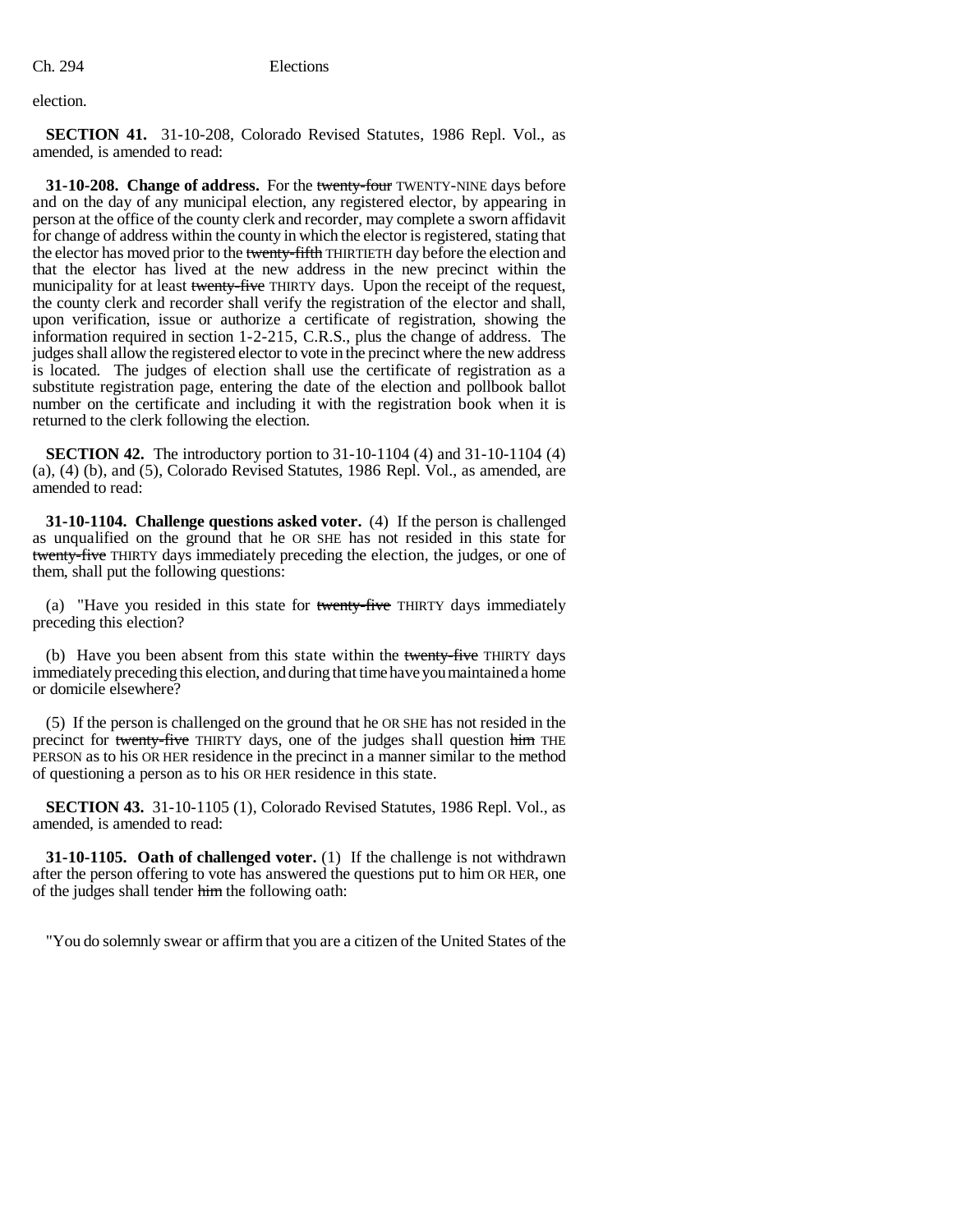age of eighteen years or over; that you have been a resident of this state for twenty-five THIRTY days next preceding this election and have not retained a home or domicile elsewhere; that you have been for the last twenty-five THIRTY days, and now are, a resident of this precinct or have removed therefrom not more than twenty-five THIRTY days as provided in section 31-10-201; that you are a registered elector of this precinct; and that you have not voted at this election."

**SECTION 44.** 31-25-602 (2) (a), Colorado Revised Statutes, 1986 Repl. Vol., as amended, is amended to read:

**31-25-602. Definitions.** As used in this part 6, unless the context otherwise requires:

(2) "Elector of a district" means a person who, at the designated time or event, is qualified to register to vote in general elections in this state and:

(a) Has been a resident of the district or of the area to be included in the district for not less than twenty-five THIRTY days; or

**SECTION 45.** 32-1-103 (5) (a) (I), Colorado Revised Statutes, as amended, is amended to read:

**32-1-103. Definitions.** As used in this article, unless the context otherwise requires:

(5) (a) "Eligible elector" means a person who, at the designated time or event, is registered to vote pursuant to the "Uniform Election Code of 1992", articles 1 to 13 of title 1, C.R.S., and:

(I) Who has been a resident of the special district or the area to be included in the special district for not less than twenty-five THIRTY days; or

**SECTION 46.** 32-10-103 (5) (a) (I), Colorado Revised Statutes, as amended, is amended to read:

**32-10-103. Definitions.** As used in this article, unless the context otherwise requires:

(5) (a) An "eligible elector" of a district means a person who, at the designated time or event, is registered to vote pursuant to the "Uniform Election Code of 1992", articles 1 to 13 of title 1, C.R.S., and:

(I) Who has been a resident of the district or the area to be included in the district for not less than twenty-five THIRTY days; or

**SECTION 47. Appropriation.** (1) In addition to any other appropriation, there is hereby appropriated, out of any moneys in the department of state cash fund not otherwise appropriated, to the department of state, for the fiscal year beginning July 1, 1994, the sum of two hundred seventy-eight thousand three hundred sixty-three dollars (\$278,363) and 2.0 FTE, or so much thereof as may be necessary, for the